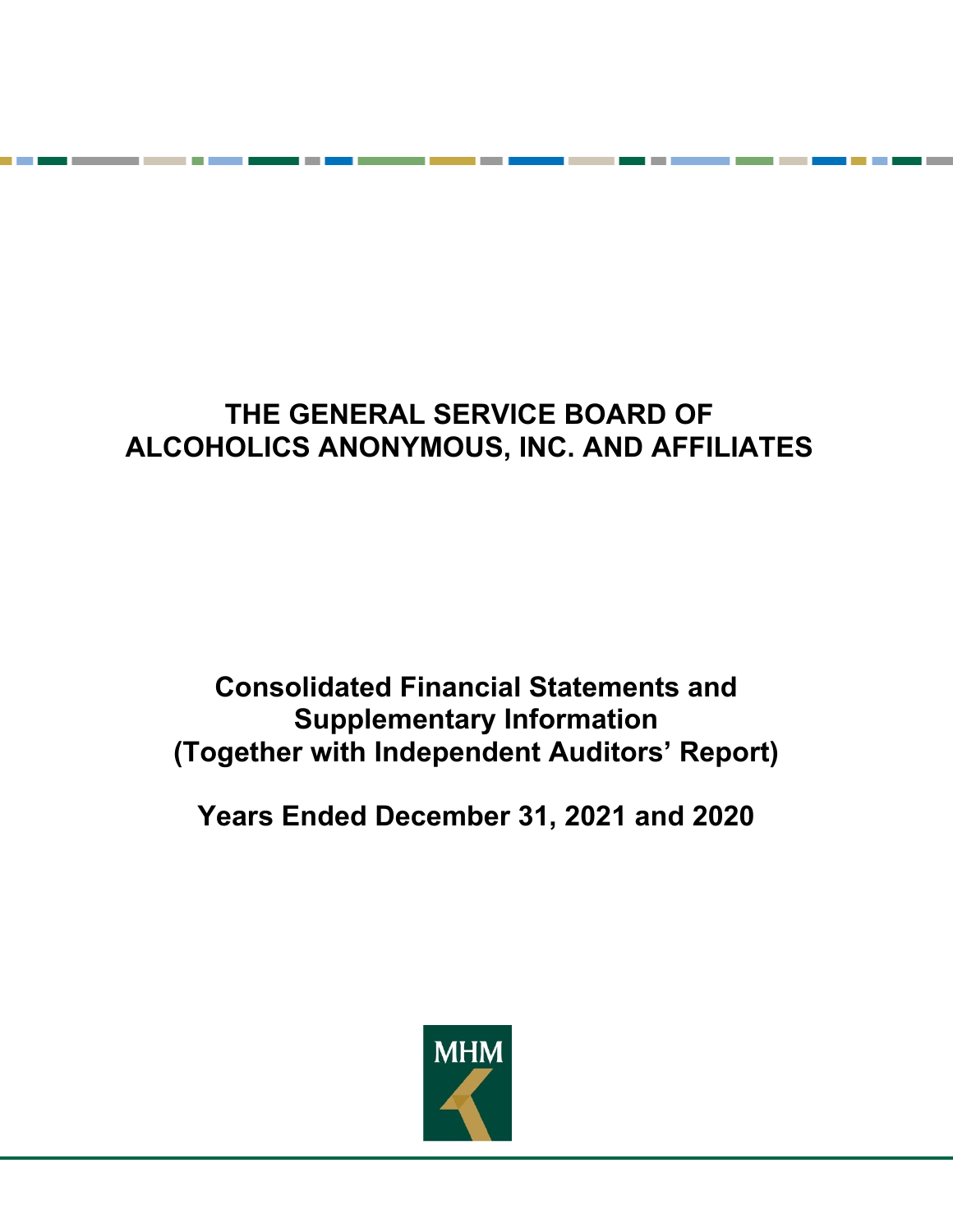# **THE GENERAL SERVICE BOARD OF ALCOHOLICS ANONYMOUS, INC. AND AFFILIATES**

# **CONSOLIDATED FINANCIAL STATEMENTS AND SUPPLEMENTARY INFORMATION (Together with Independent Auditors' Report)**

# **YEARS ENDED DECEMBER 31, 2021 AND 2020**

# **CONTENTS**

| <b>Consolidated Financial Statements:</b> |  |
|-------------------------------------------|--|
|                                           |  |
|                                           |  |
|                                           |  |
|                                           |  |
|                                           |  |
| <b>Supplementary Information:</b>         |  |
|                                           |  |
|                                           |  |
|                                           |  |
|                                           |  |
|                                           |  |
|                                           |  |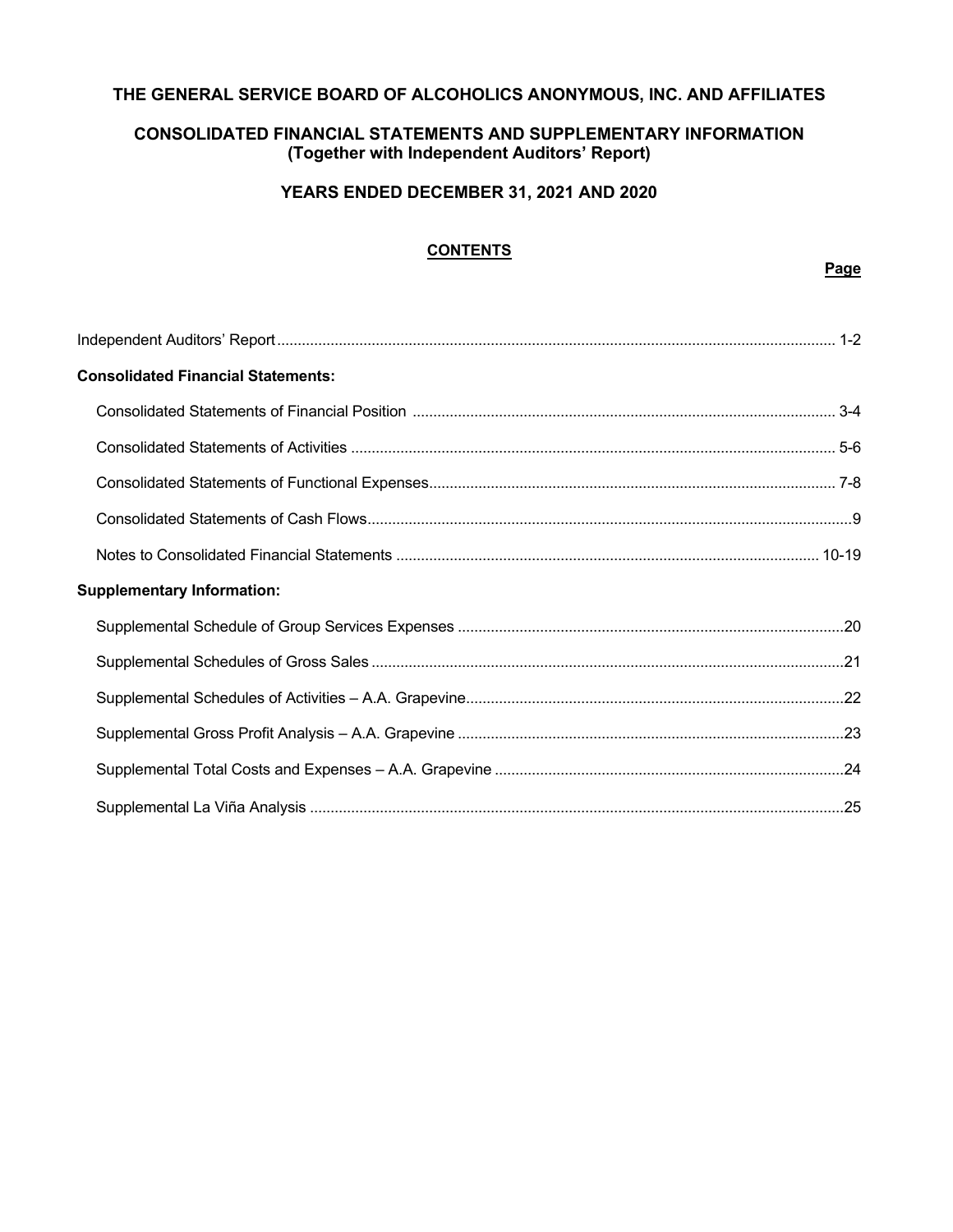

# Mayer Hoffman McCann CPAs

The New York Practice of Mayer Hoffman McCann P.C., An Independent CPA Firm 685 Third Avenue ■ New York, NY 10017 212.503.8800 ■ www.mhmcpa.com

# **INDEPENDENT AUDITORS' REPORT**

To the Board of Trustees of The General Service Board of Alcoholics Anonymous, Inc. and Affiliates

# **Report on the Audit of the Consolidated Financial Statements**

### *Opinion*

We have audited the consolidated financial statements of The General Service Board of Alcoholics Anonymous, Inc. and its Affiliates: Alcoholics Anonymous World Services, Inc. and Alcoholics Anonymous Grapevine, Inc. (collectively, the "Organization"), which comprise the consolidated statement of financial position as of December 31, 2021, and the related consolidated statements of activities, functional expenses and cash flows for the year then ended, and the related notes to the consolidated financial statements.

In our opinion, the accompanying consolidated financial statements present fairly, in all material respects, the financial position of the Organization as of December 31, 2021, and the change in their net assets and their cash flows for the year then ended in accordance with accounting principles generally accepted in the United States of America.

## *Basis for Opinion*

We conducted our audit in accordance with auditing standards generally accepted in the United States of America ("GAAS"). Our responsibilities under those standards are further described in the Auditors' Responsibilities for the Audit of the Consolidated Financial Statements section of our report. We are required to be independent of the Organization and to meet our other ethical responsibilities in accordance with the relevant ethical requirements relating to our audit. We believe that the audit evidence we have obtained is sufficient and appropriate to provide a basis for our audit opinion.

#### *Report on December 31, 2020 Consolidated Financial Statements*

The consolidated financial statements of the Organization as of and for the year ended December 31, 2020 were audited by another auditor whose report dated April 15, 2021 expressed an unmodified opinion on those consolidated statements.

#### *Responsibilities of Management for the Consolidated Financial Statements*

Management is responsible for the preparation and fair presentation of the consolidated financial statements in accordance with accounting principles generally accepted in the United States of America, and for the design, implementation, and maintenance of internal control relevant to the preparation and fair presentation of consolidated financial statements that are free from material misstatement, whether due to fraud or error.

In preparing the consolidated financial statements, management is required to evaluate whether there are conditions or events, considered in the aggregate, that raise substantial doubt about the Organization's ability to continue as a going concern for one year after the date that the consolidated financial statements are available to be issued.

# *Auditors' Responsibilities for the Audit of the Consolidated Financial Statements*

Our objectives are to obtain reasonable assurance about whether the consolidated financial statements as a whole are free from material misstatement, whether due to fraud or error, and to issue an auditors' report that includes our opinion. Reasonable assurance is a high level of assurance but is not absolute assurance and therefore is not a guarantee that an audit conducted in accordance with GAAS will always detect a material misstatement when it exists. The risk of not detecting a material misstatement resulting from fraud is higher than for one resulting from error, as fraud may involve collusion, forgery, intentional omissions, misrepresentations, or the override of internal control. Misstatements are considered material if there is a substantial likelihood that, individually or in the aggregate, they would influence the judgment made by a reasonable user based on the consolidated financial statements.

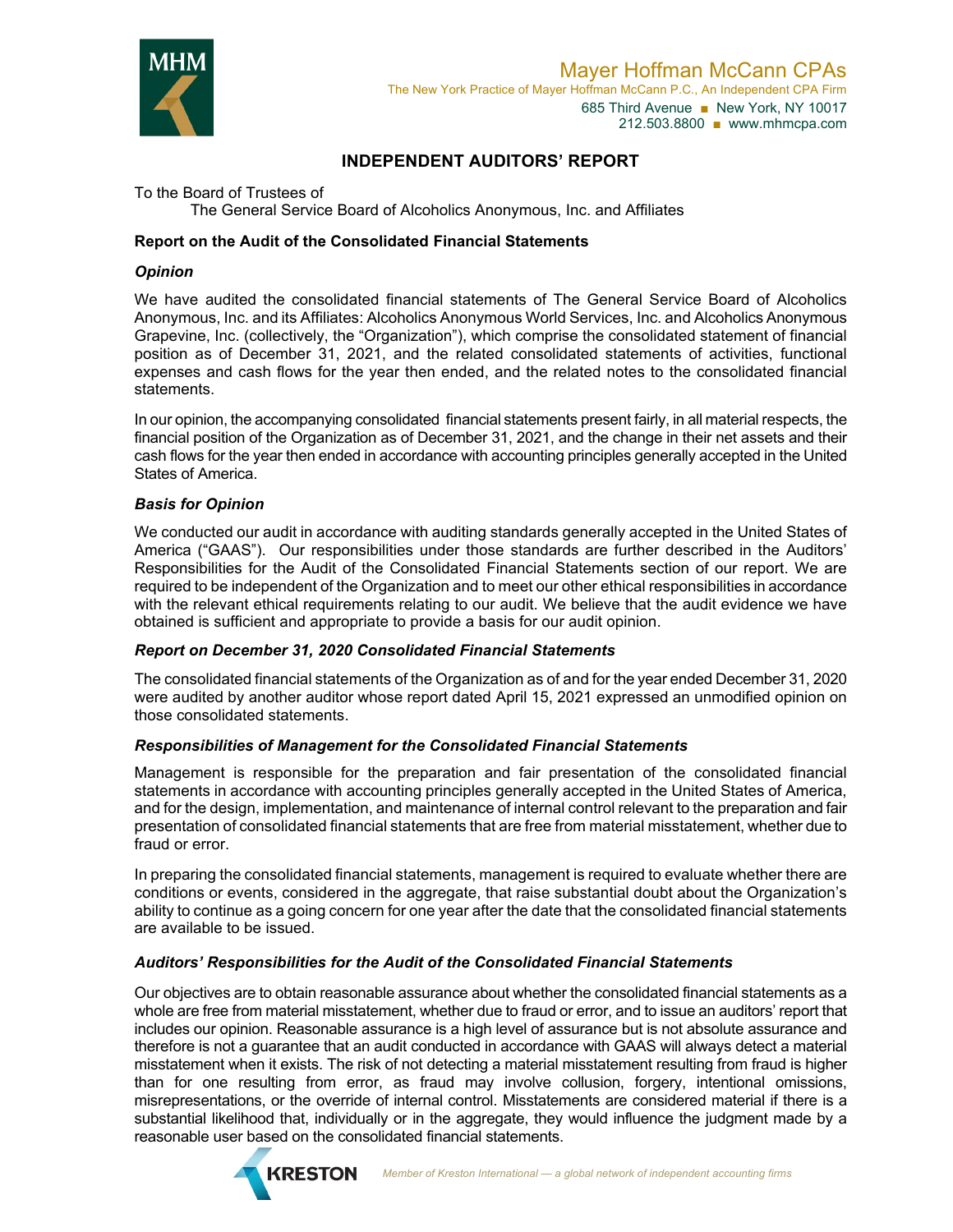In performing an audit in accordance with GAAS, we:

- Exercise professional judgment and maintain professional skepticism throughout the audit.
- Identify and assess the risks of material misstatement of the consolidated financial statements, whether due to fraud or error, and design and perform audit procedures responsive to those risks. Such procedures include examining, on a test basis, evidence regarding the amounts and disclosures in the consolidated financial statements.
- Obtain an understanding of internal control relevant to the audit in order to design audit procedures that are appropriate in the circumstances, but not for the purpose of expressing an opinion on the effectiveness of the Organization's internal control. Accordingly, no such opinion is expressed.
- Evaluate the appropriateness of accounting policies used and the reasonableness of significant accounting estimates made by management, as well as evaluate the overall presentation of the consolidated financial statements.
- Conclude whether, in our judgment, there are conditions or events, considered in the aggregate, that raise substantial doubt about the Organization's ability to continue as a going concern for a reasonable period of time.

We are required to communicate with those charged with governance regarding, among other matters, the planned scope and timing of the audit, significant audit findings, and certain internal control related matters that we identified during the audit.

## *Supplementary Information*

Our audit was conducted for the purpose of forming an opinion on the December 31, 2021 consolidated financial statements as a whole. The supplementary information for the year ended December 31, 2021 shown on pages 20-25 is presented for purposes of additional analysis of the consolidated financial statements and is not a required part of the 2021 consolidated financial statements. Such information is the responsibility of management and was derived from and relates directly to the underlying accounting and other records used to prepare the consolidated financial statements. The information has been subjected to the auditing procedures applied in the audit of the consolidated financial statements and certain additional procedures, including comparing and reconciling such information directly to the underlying accounting and other records used to prepare the consolidated financial statements or to the consolidated financial statements themselves, and other additional procedures in accordance with auditing standards generally accepted in the United States of America. In our opinion, the information is fairly stated in all material respects in relation to the consolidated financial statements as a whole.

The supplementary information referred to above for the year ended December 31, 2020 was subjected to the auditing procedures applied in the December 31, 2020 audit of the consolidated financial statements by another auditor, whose report on such information stated that it was fairly stated in all material respects in relation to the December 31, 2020 consolidated financial statements as a whole.

Mayer Hoffman McCann CPAs

New York, NY April 22, 2022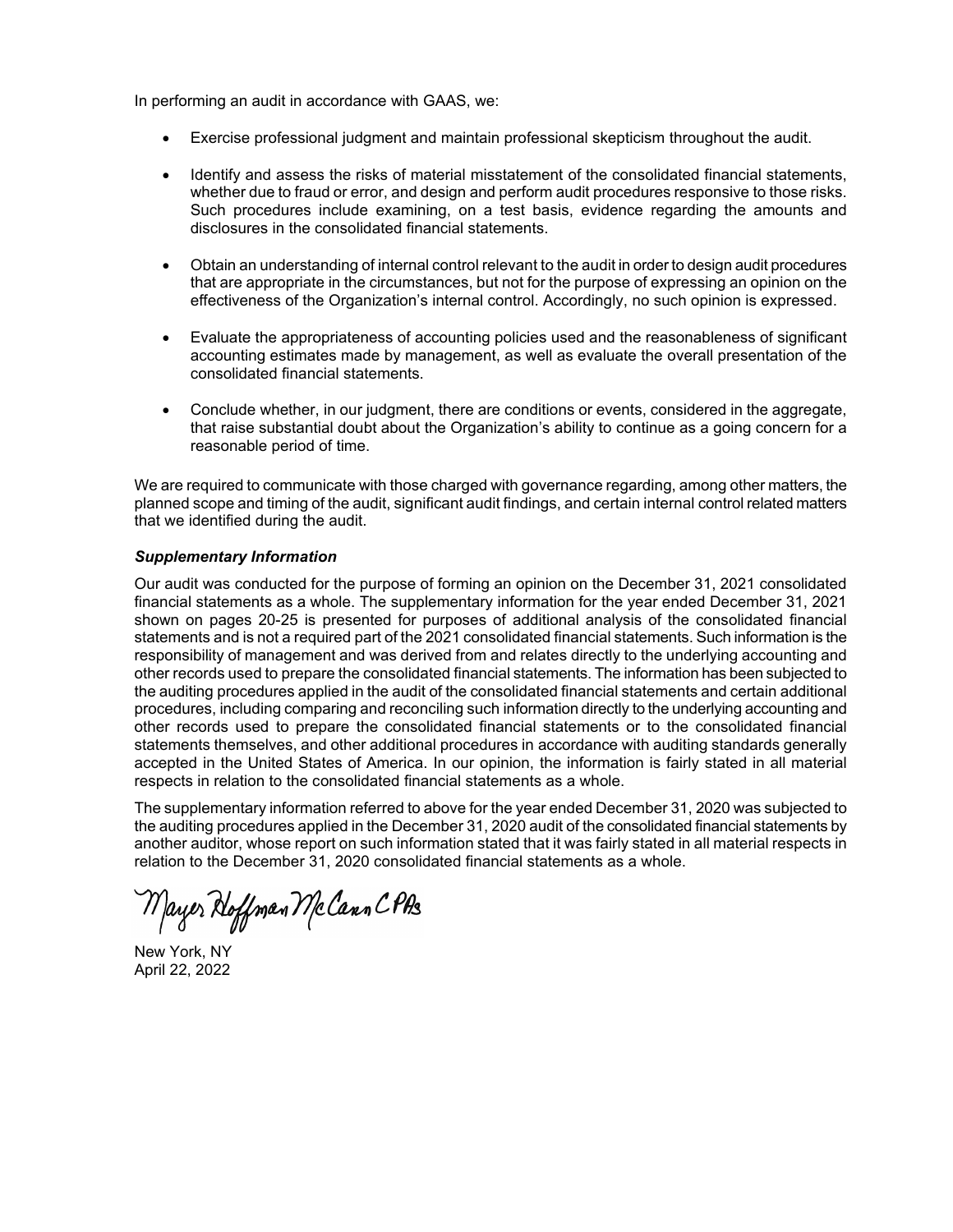#### **THE GENERAL SERVICE BOARD OF ALCOHOLICS ANONYMOUS, INC. AND AFFILIATES CONSOLIDATED STATEMENT OF FINANCIAL POSITION AS OF DECEMBER 31, 2021 (With Comparative Totals For 2020)**

|                                                                                                                                                                                                                                                                                                       | <b>General Service Board</b> |                                                                                         |                                 |                                       |                                                                           |                                                                     |                                                                  |                                 |                                                                           |                                                                         |
|-------------------------------------------------------------------------------------------------------------------------------------------------------------------------------------------------------------------------------------------------------------------------------------------------------|------------------------------|-----------------------------------------------------------------------------------------|---------------------------------|---------------------------------------|---------------------------------------------------------------------------|---------------------------------------------------------------------|------------------------------------------------------------------|---------------------------------|---------------------------------------------------------------------------|-------------------------------------------------------------------------|
|                                                                                                                                                                                                                                                                                                       | General<br>Fund              | Reserve<br><b>Fund</b>                                                                  | <b>Capital Projects</b><br>Fund | Postretirement<br><b>Medical Fund</b> | Pension<br><b>Benefits</b>                                                | A.A. World<br>Services, Inc.                                        | A.A.<br>Grapevine, Inc.                                          | <b>Eliminations</b>             | Consolidated<br><b>Total 2021</b>                                         | Consolidated<br><b>Total 2020</b>                                       |
| <b>ASSETS</b>                                                                                                                                                                                                                                                                                         |                              |                                                                                         |                                 |                                       |                                                                           |                                                                     |                                                                  |                                 |                                                                           |                                                                         |
| Cash and cash equivalents (Notes 2D and 7)<br>Investments (Notes 2E, 2F, 4, 5 and 8)<br>Accounts receivable, net (Note 2K)<br>Inventory (Note 2G)<br>Prepaid expenses and other assets (Note 9)<br>Due from affiliates / intercompany funds (Note 11)<br>Property and equipment, net (Notes 2H and 6) | 1,806,964<br>523,663         | 5.596.553<br>8,697,138<br>$\overline{\phantom{a}}$<br>2,095<br>$\overline{\phantom{0}}$ | \$<br>2,534,562                 | 99,710<br>8,608,074                   | - \$<br>$\overline{\phantom{a}}$<br>3,572,594<br>$\overline{\phantom{a}}$ | ,123,202<br>445.023<br>3,289,548<br>299,998<br>3,226,792<br>803,286 | 631,921<br>112,489<br>375.381<br>238,296<br>1,443,500<br>114,981 | - \$<br>(14,000)<br>(4,670,292) | 9,258,350<br>17,305,212<br>557.512<br>3,664,929<br>4,622,646<br>3,452,829 | 4,493,813<br>20,343,034<br>379,792<br>3,306,831<br>697,505<br>3,556,635 |
| <b>TOTAL ASSETS</b>                                                                                                                                                                                                                                                                                   | 2,330,627<br>S               | \$14,295,786                                                                            | 2,534,562<br>\$.                | 8,707,784<br>\$                       | 3,572,594<br>\$                                                           | 9,187,849<br>S.                                                     | 2,916,568<br>\$                                                  | \$(4,684,292)                   | \$ 38,861,478                                                             | 32,777,610<br>S.                                                        |
| <b>LIABILITIES</b>                                                                                                                                                                                                                                                                                    |                              |                                                                                         |                                 |                                       |                                                                           |                                                                     |                                                                  |                                 |                                                                           |                                                                         |
| Accounts payable and accrued expenses (Note 11)<br>Deferred revenue (Note 2I)<br>Postretirement benefit (Note 8)<br>Accrued pension benefit (Note 9)                                                                                                                                                  | 2.915.281<br>\$              | .457.500                                                                                | - \$                            | \$.<br>7,382,319                      | \$<br>$\overline{\phantom{a}}$                                            | .528.524<br>113,305                                                 | 698.349<br>. ጽ<br>1,761,964                                      | (4.684.292)<br>\$.              | 1.915.362<br>- \$<br>1,875,269<br>7,382,319                               | 1,461,438<br>1,811,460<br>8,388,741<br>3,118,300                        |
| <b>TOTAL LIABILITIES</b>                                                                                                                                                                                                                                                                              | 2,915,281                    | 1,457,500                                                                               |                                 | 7,382,319                             |                                                                           | 1,641,829                                                           | 2,460,313                                                        | (4,684,292)                     | 11,172,950                                                                | 14,779,939                                                              |
| <b>COMMITMENTS AND CONTINGENCIES (Note 10)</b>                                                                                                                                                                                                                                                        |                              |                                                                                         |                                 |                                       |                                                                           |                                                                     |                                                                  |                                 |                                                                           |                                                                         |
| <b>NET ASSETS - WITHOUT DONOR RESTRICTIONS (Note 2C)</b>                                                                                                                                                                                                                                              | (584, 654)                   | 12,838,286                                                                              | 2,534,562                       | 1,325,465                             | 3,572,594                                                                 | 7,546,020                                                           | 456,255                                                          |                                 | 27,688,528                                                                | 17,997,671                                                              |
| <b>TOTAL LIABILITIES AND NET ASSETS</b>                                                                                                                                                                                                                                                               | 2,330,627<br>S               | \$14,295,786                                                                            | 2,534,562                       | 8,707,784<br>s.                       | 3,572,594<br>\$.                                                          | 9,187,849                                                           | 2,916,568                                                        | \$ (4,684,292)                  | \$ 38,861,478                                                             | \$32,777,610                                                            |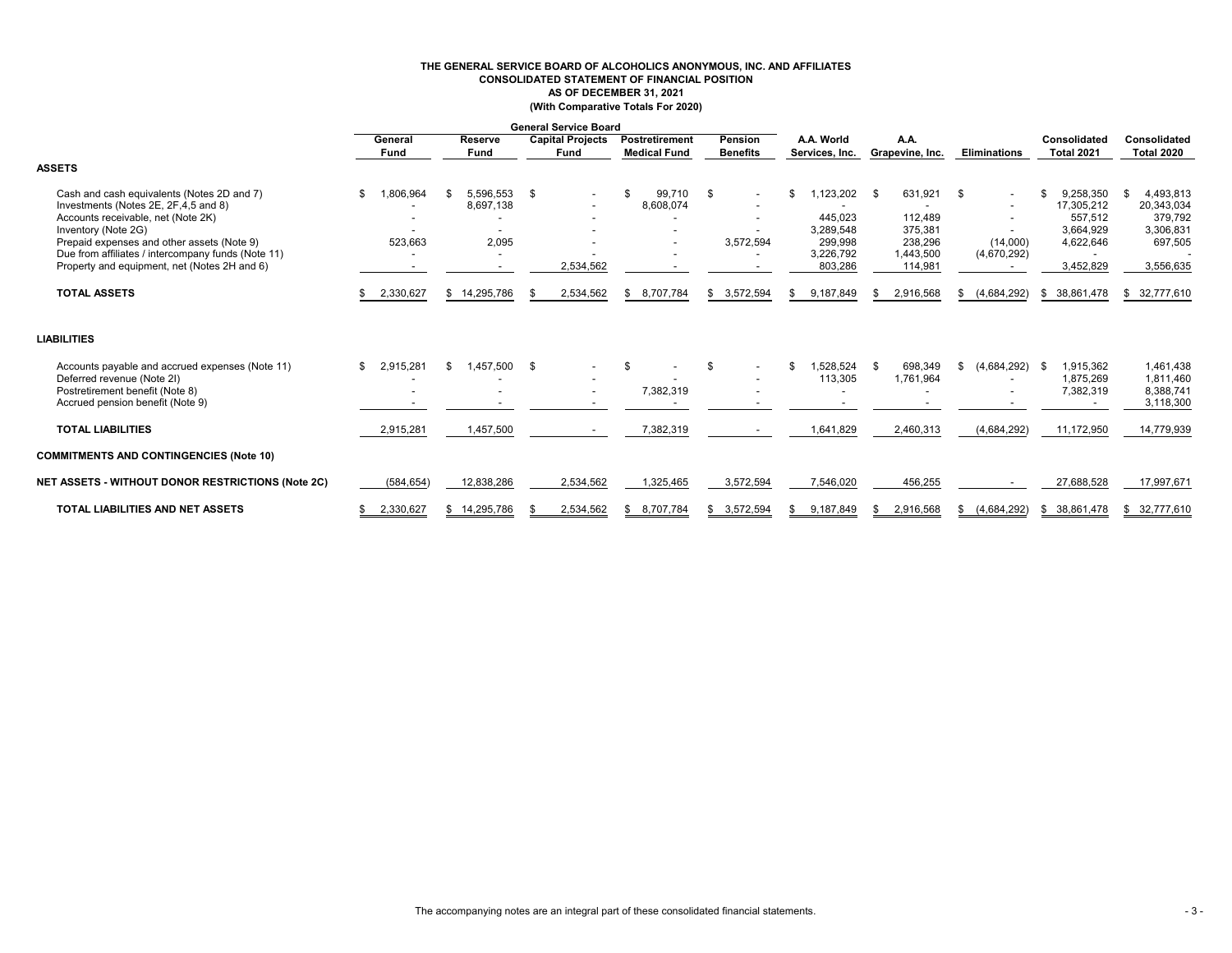#### **THE GENERAL SERVICE BOARD OF ALCOHOLICS ANONYMOUS, INC. AND AFFILIATES CONSOLIDATED STATEMENT OF FINANCIAL POSITION AS OF DECEMBER 31, 2020**

|                                                                                                                                                                                                                                                                                                       |                             |                                           | <b>General Service Board</b>                   |                     |                                   |                                                                      |                                                                       |                                   |                                                                               |
|-------------------------------------------------------------------------------------------------------------------------------------------------------------------------------------------------------------------------------------------------------------------------------------------------------|-----------------------------|-------------------------------------------|------------------------------------------------|---------------------|-----------------------------------|----------------------------------------------------------------------|-----------------------------------------------------------------------|-----------------------------------|-------------------------------------------------------------------------------|
|                                                                                                                                                                                                                                                                                                       | General<br>Fund             | <b>Reserve</b><br><b>Fund</b>             | <b>Capital Projects Postretirement</b><br>Fund | <b>Medical Fund</b> | <b>Pension</b><br><b>Benefits</b> | A.A. World<br>Services, Inc.                                         | A.A.<br>Grapevine, Inc.                                               | <b>Eliminations</b>               | Consolidated<br><b>Total 2020</b>                                             |
| <b>ASSETS</b>                                                                                                                                                                                                                                                                                         |                             |                                           |                                                |                     |                                   |                                                                      |                                                                       |                                   |                                                                               |
| Cash and cash equivalents (Notes 2D and 7)<br>Investments (Notes 2E, 2F, 4, 5 and 8)<br>Accounts receivable, net (Note 2K)<br>Inventory (Note 2G)<br>Prepaid expenses and other assets (Note 9)<br>Due from affiliates / intercompany funds (Note 11)<br>Property and equipment, net (Notes 2H and 6) | 2,198,160<br>\$.<br>129,393 | 1.063.149<br>\$.<br>12,610,224<br>250,091 | \$<br>2,368,912                                | 47.776<br>7,732,810 | \$                                | 678,829<br>348,933<br>2.967.743<br>252,549<br>4,682,311<br>1,013,542 | 505,899<br>\$<br>30,859<br>339,088<br>231,318<br>1,443,500<br>174,181 | \$<br>(165, 846)<br>(6, 125, 811) | 4,493,813<br>\$<br>20,343,034<br>379,792<br>3,306,831<br>697,505<br>3,556,635 |
| <b>TOTAL ASSETS</b>                                                                                                                                                                                                                                                                                   | 2,327,553                   | \$13,923,464                              | 2,368,912<br>\$                                | \$<br>7,780,586     | S.<br>$\overline{\phantom{a}}$    | 9,943,907                                                            | 2,724,845<br>S                                                        | (6, 291, 657)<br>S.               | \$ 32,777,610                                                                 |
| <b>LIABILITIES</b>                                                                                                                                                                                                                                                                                    |                             |                                           |                                                |                     |                                   |                                                                      |                                                                       |                                   |                                                                               |
| Accounts payable and accrued expenses (Note 11)<br>Deferred revenue (Note 2I)<br>Postretirement benefit (Note 8)<br>Accrued pension benefit (Note 9)                                                                                                                                                  | .579.080<br>1,575           | 1.473.500<br>\$                           | \$                                             | 8,388,741           | \$<br>3,118,300                   | ,242,188<br>112,236                                                  | 458,327<br>\$<br>1,697,649                                            | (6, 291, 657)<br>\$               | 1,461,438<br>- \$<br>1,811,460<br>8,388,741<br>3,118,300                      |
| <b>TOTAL LIABILITIES</b>                                                                                                                                                                                                                                                                              | 4,580,655                   | 1,473,500                                 |                                                | 8,388,741           | 3,118,300                         | 1,354,424                                                            | 2,155,976                                                             | (6, 291, 657)                     | 14,779,939                                                                    |
| <b>COMMITMENTS AND CONTINGENCIES (Note 10)</b>                                                                                                                                                                                                                                                        |                             |                                           |                                                |                     |                                   |                                                                      |                                                                       |                                   |                                                                               |
| <b>NET ASSETS - WITHOUT DONOR RESTRICTIONS (Note 2C)</b>                                                                                                                                                                                                                                              | (2, 253, 102)               | 12,449,964                                | 2,368,912                                      | (608, 155)          | (3, 118, 300)                     | 8,589,483                                                            | 568,869                                                               |                                   | 17,997,671                                                                    |
| <b>TOTAL LIABILITIES AND NET ASSETS</b>                                                                                                                                                                                                                                                               | 2,327,553                   | \$13,923,464                              | 2,368,912                                      | 7,780,586<br>S.     |                                   | 9,943,907                                                            | 2,724,845<br>S                                                        | (6, 291, 657)<br>S.               | \$32,777,610                                                                  |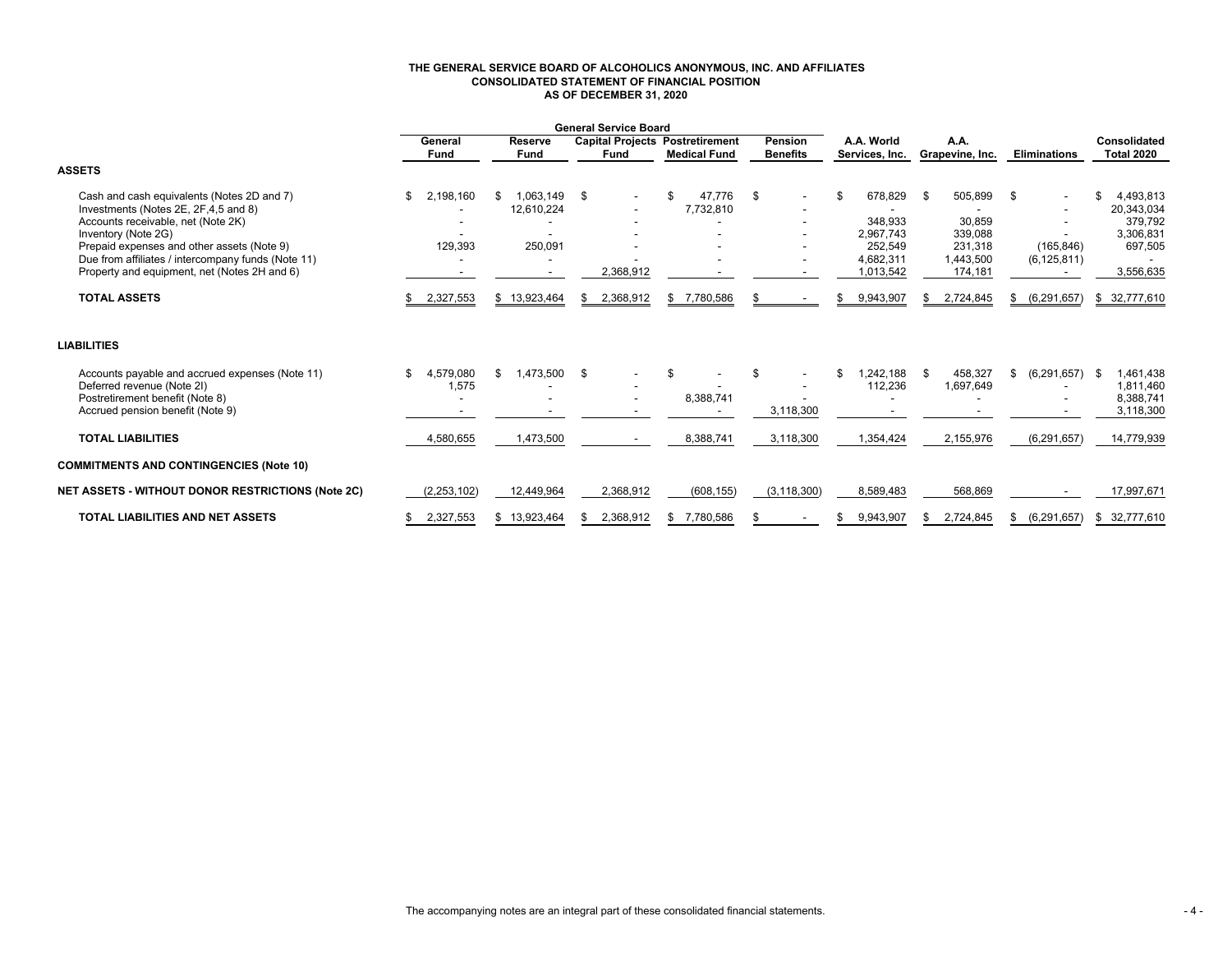#### **THE GENERAL SERVICE BOARD OF ALCOHOLICS ANONYMOUS, INC. AND AFFILIATES CONSOLIDATED STATEMENT OF ACTIVITIES FOR THE YEAR ENDED DECEMBER 31, 2021 (With Comparative Totals for 2020)**

|                                                                    |                  |                          | <b>General Service Board</b>    |                                       |                            |                              |                       | A.A. Grapevine, Inc.     |                          |                                   |                                          |
|--------------------------------------------------------------------|------------------|--------------------------|---------------------------------|---------------------------------------|----------------------------|------------------------------|-----------------------|--------------------------|--------------------------|-----------------------------------|------------------------------------------|
|                                                                    | General<br>Fund  | Reserve<br>Fund          | Capital<br><b>Projects Fund</b> | Postretirement<br><b>Medical Fund</b> | Pension<br><b>Benefits</b> | A.A. World<br>Services, Inc. | Grapevine             | La Viña                  | <b>Total</b>             | Consolidated<br><b>Total 2021</b> | <b>Consolidated</b><br><b>Total 2020</b> |
| OPERATING REVENUE AND SUPPORT:                                     |                  |                          |                                 |                                       |                            |                              |                       |                          |                          |                                   |                                          |
| Gross sales revenue (Note 2I)<br>Less: discounts                   | \$               | \$                       | \$                              | -S                                    | \$                         | \$12,110,603<br>(758, 528)   | \$2,524,055<br>$\sim$ | \$109,811                | 2,633,866<br>\$.         | 14,744,469<br>- \$<br>(758, 528)  | \$<br>11,660,098<br>(274, 480)           |
| Net sales                                                          |                  |                          |                                 |                                       |                            | 11,352,075                   | 2,524,055             | 109,811                  | 2,633,866                | 13,985,941                        | 11,385,618                               |
| Cost of literature distributed                                     |                  |                          |                                 |                                       |                            |                              |                       |                          |                          |                                   |                                          |
| Printing                                                           |                  |                          |                                 |                                       |                            | (2,875,814)                  | (56, 112)             | (2,000)                  | (58, 112)                | (2,933,926)                       | (1,740,504)                              |
| Direct shipping and warehousing                                    |                  |                          |                                 |                                       |                            | (2, 178, 583)                | (965, 644)            | (66, 646)                | (1,032,290)              | (3,210,873)                       | (1,427,664)                              |
| Gross profit from literature                                       |                  |                          |                                 |                                       |                            | 6,297,678                    | 1,502,299             | 41,165                   | 1,543,464                | 7,841,142                         | 8,217,450                                |
| Contributions (Note 2J)                                            | 10,848,620       |                          |                                 |                                       |                            |                              |                       |                          | $\overline{\phantom{a}}$ | 10,848,620                        | 10,344,052                               |
| Investment income (Notes 2E and 4)                                 | ۰.               | 112,512                  | $\overline{\phantom{a}}$        | 1,152,607                             |                            |                              | 14,000                | $\overline{\phantom{a}}$ | 14,000                   | 1,279,119                         | 1,186,623                                |
| TOTAL OPERATING REVENUE AND SUPPORT                                | 10,848,620       | 112,512                  | $\overline{\phantom{a}}$        | 1,152,607                             |                            | 6,297,678                    | 1,516,299             | 41,165                   | 1,557,464                | 19,968,881                        | 19,748,125                               |
| <b>OPERATING EXPENSES (Note 2L):</b>                               |                  |                          |                                 |                                       |                            |                              |                       |                          |                          |                                   |                                          |
| Program services                                                   | 4,342,450        |                          |                                 |                                       |                            | 3,125,079                    | 1,724,859             | 429,811                  | 2,154,670                | 9,622,199                         | 10,810,066                               |
| Supporting services                                                | 2,983,711        | $\sim$                   | 648,586                         |                                       |                            | 4,216,305                    | 84,065                | $\sim$                   | 84,065                   | 7,932,667                         | 7,996,153                                |
| <b>TOTAL OPERATING EXPENSES</b>                                    | 7,326,161        | $\overline{\phantom{a}}$ | 648,586                         |                                       |                            | 7,341,384                    | 1,808,924             | 429,811                  | 2,238,735                | 17,554,866                        | 18,806,219                               |
| <b>OPERATING SURPLUS (LOSS)</b>                                    | 3,522,459        | 112,512                  | (648, 586)                      | 1,152,607                             |                            | (1,043,706)                  | (292, 625)            | (388, 646)               | (681, 271)               | 2,414,015                         | 941,906                                  |
| NON-OPERATING ACTIVITIES AND OTHER (Note 2N):                      |                  |                          |                                 |                                       |                            |                              |                       |                          |                          |                                   |                                          |
| G.S.B. support for La Viña                                         | (388, 646)       |                          |                                 |                                       |                            |                              | ٠                     | 388,646                  | 388,646                  |                                   |                                          |
| Insurance settlement and other                                     |                  |                          |                                 |                                       |                            | 243                          | 11                    |                          | 11                       | 254                               | 863,604                                  |
| Intercompany and interfund transfers (Note 11)                     | (1,465,365)      | 275,810                  | 814,236                         | 195,319                               |                            | $\sim$                       | 180,000               | $\sim$                   | 180,000                  | $\sim$                            |                                          |
| TOTAL NON-OPERATING ACTIVITIES AND OTHER:                          | (1,854,011)      | 275,810                  | 814,236                         | 195,319                               | $\overline{\phantom{a}}$   | 243                          | 180,011               | 388,646                  | 568,657                  | 254                               | 863,604                                  |
| CHANGE IN NET ASSETS BEFORE PENSION-RELATED CHANGES                | 1,668,448        | 388,322                  | 165,650                         | 1,347,926                             |                            | (1,043,463)                  | (112, 614)            |                          | (112, 614)               | 2,414,269                         | 1,805,510                                |
| Curtailment and settlement cost (Notes 8 and 9)                    |                  |                          | ٠                               | $\overline{\phantom{a}}$              |                            |                              |                       |                          |                          | $\overline{a}$                    | (5,467,084)                              |
| Other components of net periodic pension cost (Notes 8 and 9)      |                  |                          | $\overline{\phantom{a}}$        | (380, 687)                            | 426,987                    |                              |                       |                          | $\overline{a}$           | 46,300                            | (492, 827)                               |
| Pension and post-retirement changes other than net periodic costs  |                  |                          |                                 | 966,381                               | 6,263,907                  |                              |                       |                          |                          | 7,230,288                         | 1,776,778                                |
| TOTAL CHANGE IN NET ASSETS AFTER PENSION-RELATED<br><b>CHANGES</b> |                  |                          | $\overline{\phantom{a}}$        | 585,694                               | 6,690,894                  |                              |                       |                          | $\overline{\phantom{a}}$ | 7,276,588                         | (4, 183, 133)                            |
| <b>CHANGE IN NET ASSETS WITHOUT DONOR RESTRICTIONS</b>             | 1,668,448        | 388,322                  | 165,650                         | 1,933,620                             | 6,690,894                  | (1,043,463)                  | (112, 614)            |                          | (112, 614)               | 9,690,857                         | (2,377,623)                              |
| Net Assets - Without donor restrictions - Beginning of Year        | (2,253,102)      | 12,449,964               | 2,368,912                       | (608, 155)                            | (3, 118, 300)              | 8,589,483                    | 568,869               |                          | 568,869                  | 17,997,671                        | 20,375,294                               |
| NET ASSETS - WITHOUT DONOR RESTRICTIONS - END OF YEAR              | (584, 654)<br>s. | \$12,838,286             | \$2,534,562                     | 1,325,465<br>S.                       | 3,572,594<br>s.            | \$ 7,546,020                 | 456,255<br>S          | -S                       | 456,255<br>\$            | 27,688,528<br>-S                  | 17,997,671                               |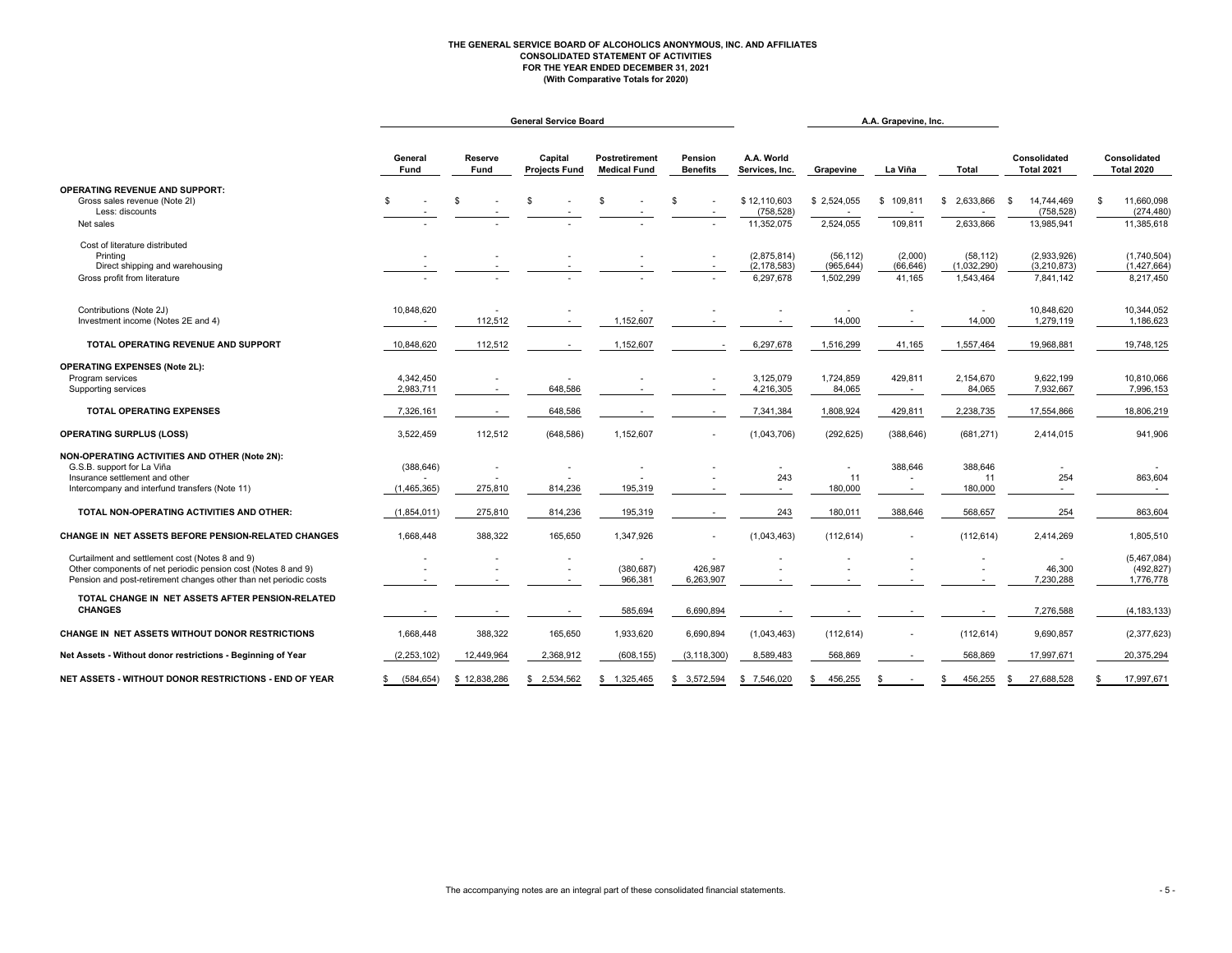# **THE GENERAL SERVICE BOARD OF ALCOHOLICS ANONYMOUS, INC. AND AFFILIATES CONSOLIDATED STATEMENT OF ACTIVITIES FOR THE YEAR ENDED DECEMBER 31, 2020**

|                                                                                                                                    |                        |                 | <b>General Service Board</b>    |                                       |                            | A.A. Grapevine, Inc.         |                                 |                          |                     |                                   |
|------------------------------------------------------------------------------------------------------------------------------------|------------------------|-----------------|---------------------------------|---------------------------------------|----------------------------|------------------------------|---------------------------------|--------------------------|---------------------|-----------------------------------|
|                                                                                                                                    | General<br>Fund        | Reserve<br>Fund | Capital<br><b>Projects Fund</b> | Postretirement<br><b>Medical Fund</b> | Pension<br><b>Benefits</b> | A.A. World<br>Services, Inc. | Grapevine                       | La Viña                  | <b>Total</b>        | Consolidated<br><b>Total 2020</b> |
| <b>OPERATING REVENUE AND SUPPORT:</b>                                                                                              |                        |                 |                                 |                                       |                            |                              |                                 |                          |                     |                                   |
| Gross sales revenue (Note 2I)<br>Less: discounts                                                                                   | \$                     |                 | \$.                             | S                                     | \$                         | \$<br>9,098,279<br>(274,480) | \$ 2,455,790                    | \$<br>106.029            | \$2,561,819         | 11,660,098<br>- \$<br>(274, 480)  |
| Net sales                                                                                                                          |                        |                 |                                 |                                       |                            | 8,823,799                    | 2,455,790                       | 106,029                  | 2,561,819           | 11,385,618                        |
| Cost of literature distributed<br>Printing                                                                                         |                        |                 |                                 |                                       |                            | (1,608,913)                  | (103, 694)                      | (27, 897)                | (131, 591)          | (1,740,504)                       |
| Direct shipping and warehousing                                                                                                    |                        |                 |                                 |                                       |                            | (632, 620)                   | (766, 337)                      | (28, 707)                | (795, 044)          | (1,427,664)                       |
| Gross profit from literature                                                                                                       |                        |                 |                                 |                                       |                            | 6,582,266                    | 1,585,759                       | 49,425                   | 1,635,184           | 8,217,450                         |
| Contributions (Note 2J)<br>Investment income (Notes 2E and 4)                                                                      | 10,344,052             | 245,191         |                                 | 911,432                               |                            |                              | $\tilde{\phantom{a}}$<br>30,000 | $\sim$                   | 30,000              | 10,344,052<br>1,186,623           |
| TOTAL OPERATING REVENUE AND SUPPORT                                                                                                | 10,344,052             | 245,191         |                                 | 911,432                               |                            | 6,582,266                    | 1,615,759                       | 49,425                   | 1,665,184           | 19,748,125                        |
| <b>OPERATING EXPENSES (Note 2L):</b>                                                                                               |                        |                 |                                 |                                       |                            |                              |                                 |                          |                     |                                   |
| Program services<br>Supporting services                                                                                            | 5,201,355<br>3,741,795 |                 | 411,172                         | $\overline{\phantom{a}}$<br>$\sim$    |                            | 3,343,095<br>3,774,731       | 1,830,420<br>68,455             | 435,196<br>$\sim$        | 2,265,616<br>68,455 | 10,810,066<br>7,996,153           |
| <b>TOTAL OPERATING EXPENSES</b>                                                                                                    | 8,943,150              |                 | 411,172                         |                                       |                            | 7,117,826                    | 1,898,875                       | 435,196                  | 2,334,071           | 18,806,219                        |
| <b>OPERATING SURPLUS (LOSS)</b>                                                                                                    | 1,400,902              | 245,191         | (411, 172)                      | 911,432                               |                            | (535, 560)                   | (283, 116)                      | (385, 771)               | (668, 887)          | 941,906                           |
| NON-OPERATING ACTIVITIES AND OTHER (Note 2N):                                                                                      |                        |                 |                                 |                                       |                            |                              |                                 |                          |                     |                                   |
| G.S.B. support for La Viña                                                                                                         | (385, 771)             |                 |                                 |                                       |                            |                              |                                 | 385,771                  | 385,771             |                                   |
| Insurance settlement and other                                                                                                     | 863,604                |                 |                                 |                                       |                            |                              |                                 |                          |                     | 863,604                           |
| Intercompany and interfund transfers (Note 11)                                                                                     | 2,625,190              | (4,000,000)     | 1,374,810                       | 23,083                                | 11,250                     | (18, 750)                    | (15, 583)                       | $\overline{\phantom{a}}$ | (15, 583)           | $\sim$                            |
| TOTAL NON-OPERATING ACTIVITIES AND OTHER:                                                                                          | 3,103,023              | (4,000,000)     | 1,374,810                       | 23,083                                | 11,250                     | (18, 750)                    | (15, 583)                       | 385,771                  | 370,188             | 863,604                           |
| <b>CHANGE IN NET ASSETS BEFORE PENSION-RELATED CHANGES</b>                                                                         | 4,503,925              | (3,754,809)     | 963,638                         | 934,515                               | 11,250                     | (554, 310)                   | (298, 699)                      |                          | (298, 699)          | 1,805,510                         |
| Curtailment and settlement cost (Notes 8 and 9)                                                                                    |                        |                 |                                 | (543, 893)                            | (4,923,191)                |                              |                                 |                          |                     | (5,467,084)                       |
| Other components of net periodic pension cost (Notes 8 and 9)<br>Pension and post-retirement changes other than net periodic costs |                        |                 |                                 | (279, 695)<br>(1, 167, 033)           | (213, 132)<br>2,943,811    | $\overline{\phantom{a}}$     |                                 |                          |                     | (492, 827)<br>1,776,778           |
| TOTAL CHANGE IN NET ASSETS AFTER PENSION-RELATED<br><b>CHANGES</b>                                                                 |                        |                 |                                 | (1,990,621)                           | (2, 192, 512)              |                              |                                 |                          |                     | (4, 183, 133)                     |
| <b>CHANGE IN NET ASSETS WITHOUT DONOR RESTRICTIONS</b>                                                                             | 4,503,925              | (3,754,809)     | 963,638                         | (1,056,106)                           | (2, 181, 262)              | (554, 310)                   | (298, 699)                      |                          | (298, 699)          | (2,377,623)                       |
| Net Assets - Without donor restrictions - Beginning of Year                                                                        | (6,757,027)            | 16,204,773      | 1,405,274                       | 447,951                               | (937, 038)                 | 9,143,793                    | 867,568                         |                          | 867,568             | 20,375,294                        |
| NET ASSETS - WITHOUT DONOR RESTRICTIONS - END OF YEAR                                                                              | \$(2,253,102)          | \$12,449,964    | 2,368,912<br>\$                 | (608, 155)<br>S                       | \$ (3, 118, 300)           | 8,589,483<br>\$              | 568,869<br>S                    |                          | 568,869<br>S        | 17,997,671                        |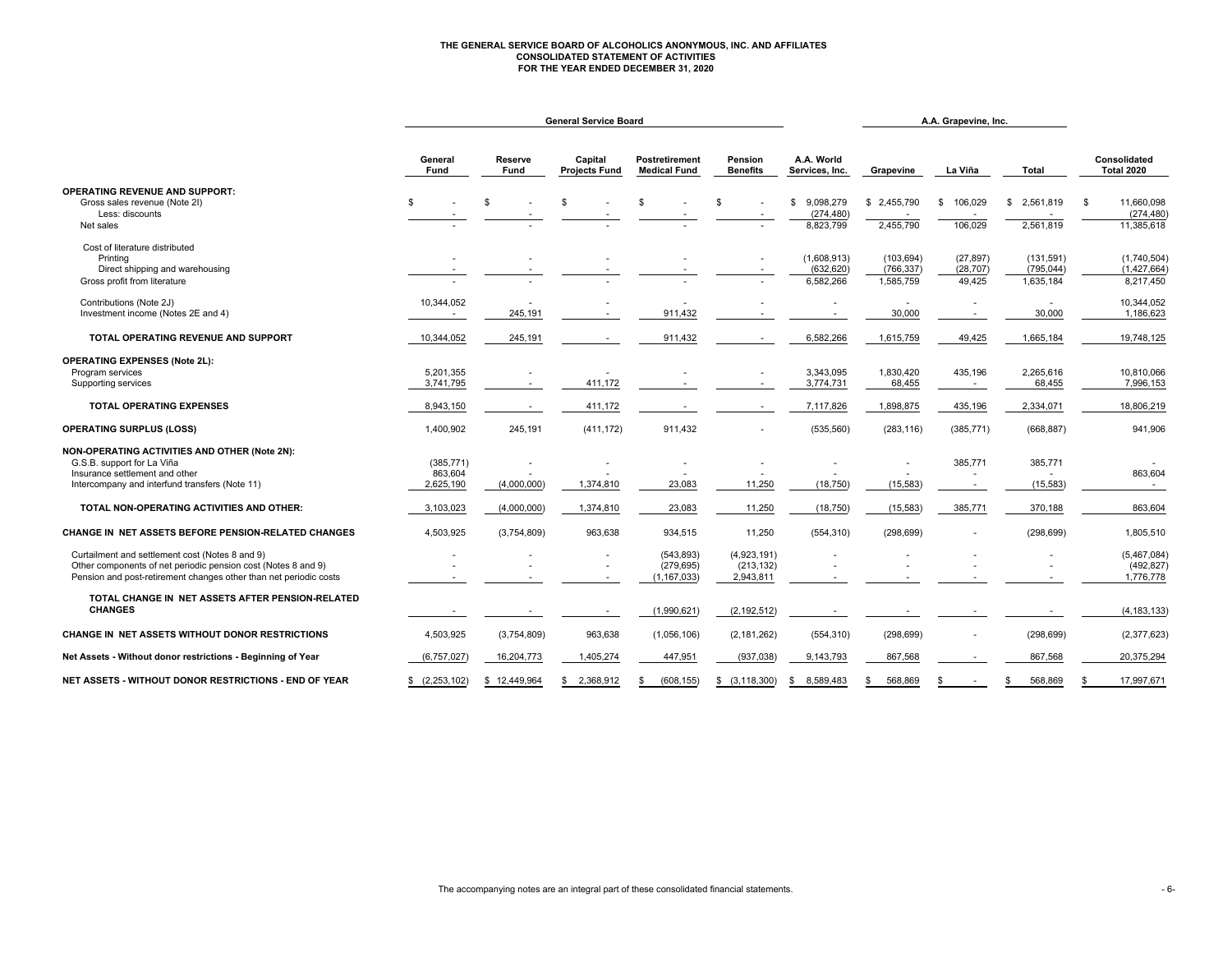#### **THE GENERAL SERVICE BOARD OF ALCOHOLICS ANONYMOUS, INC. AND AFFILIATES CONSOLIDATED STATEMENT OF FUNCTIONAL EXPENSES FOR THE YEAR ENDED DECEMBER 31, 2021 (With Comparative Totals for 2020)**

|                                                                                                                                                                                                       | <b>Program Services</b>                          |                                     |                            |                                      |                                              |                                  |                                    |                                                  |                                      | <b>Supporting Services</b>       |                                                   |                          |                                             |                                    |                             |                                                |                  |                                                                        |                                       |                                           |                           |                                                     |                                                      |                                                      |
|-------------------------------------------------------------------------------------------------------------------------------------------------------------------------------------------------------|--------------------------------------------------|-------------------------------------|----------------------------|--------------------------------------|----------------------------------------------|----------------------------------|------------------------------------|--------------------------------------------------|--------------------------------------|----------------------------------|---------------------------------------------------|--------------------------|---------------------------------------------|------------------------------------|-----------------------------|------------------------------------------------|------------------|------------------------------------------------------------------------|---------------------------------------|-------------------------------------------|---------------------------|-----------------------------------------------------|------------------------------------------------------|------------------------------------------------------|
|                                                                                                                                                                                                       | Literature<br>Development<br><b>Distribution</b> | Communications                      | Group<br><b>Services</b>   | Public<br>Information                | Cooperation<br>with Professiona<br>Community | Treatmen<br>Accessibility        | Correctional<br><b>Facilities</b>  | <b>Loners</b> and<br>Overseas<br><b>Services</b> | Genera<br>Service<br>Conference      | Regional<br><b>Forums</b>        | <b>Archives</b>                                   | Nominatino               | Internationa<br>Literature<br>Fund          | World<br>Service<br><b>Meeting</b> | International<br>Convention | Grapevine                                      | La Viña          | Total<br>Program<br><b>Services</b>                                    | General<br>Service<br><b>Board</b>    | <b>A.A.W.S.</b>                           | Grapevine                 | Total<br>Supporting<br><b>Services</b>              | Total<br>2021                                        | <b>Total</b><br>2020                                 |
| Salaries<br>Payroll taxes and benefits (Notes 8 and 9)<br>Curtailment and settlement costs (Notes 8 and 9)                                                                                            | 1,865,537<br>491,959                             | 459.699<br>141,508                  | 359,386<br>65,838          | 173,170<br>31,361                    | 95,031<br>20,741                             | 120,605<br>24,076                | 122,266<br>23,057                  | 190,327<br>31,830                                | 218,378<br>35,161                    | 28,583                           | 346,451<br>67,837                                 | 166.482<br>37,360        |                                             |                                    |                             | 222,192                                        | \$243.<br>58,714 | 5,253,266<br>1,280,217                                                 | 1,878,684<br>362,622                  | 1.545.586<br>433,658                      |                           | 3,424,270<br>796,280<br>$\sim$                      | 8.677.536<br>2,076,497<br>$\overline{\phantom{a}}$   | \$10,188,746<br>3,055,019<br>5,467,084               |
| <b>Total Personnel Costs</b>                                                                                                                                                                          | 2,357,496                                        | 601,207                             | 425,224                    | 204,531                              | 115,772                                      | 144,681                          | 145,323                            | 222,157                                          | 253,539                              | 173,852                          | 414,288                                           | 203,842                  |                                             |                                    |                             | 969,673                                        | 301,898          | 6,533,483                                                              | 2.241.306                             | 1,979,244                                 |                           | 4,220,550                                           | 10.754.033                                           | 18,710,849                                           |
| Professional fees<br>Printing<br>Data, automation & website<br>Selling expenses<br>Insurance                                                                                                          | 181,323<br>76,097<br>59,527                      | 76,573<br>8,530<br>74,925<br>$\sim$ | 74,706<br>62,574<br>21,117 | 104,314<br>17,749<br>3,778<br>$\sim$ | 12,350<br>59<br>3,643<br>$\sim$              | 23,810<br>603<br>3,017<br>$\sim$ | 31,694<br>5,896<br>3,269<br>$\sim$ | 125,369<br>165<br>5,199<br>$\sim$                | 177,197<br>16,711<br>6,086<br>$\sim$ | 100,521<br>95<br>4,746<br>$\sim$ | 3,308<br>996<br>9,146<br>$\overline{\phantom{a}}$ | 1,135<br>708.00<br>3,856 | 4,510<br>$\sim$<br>$\overline{\phantom{a}}$ | 2,364                              | 80<br>1,850                 | 399,213<br>$\overline{\phantom{a}}$<br>164,889 | 87,628<br>10,049 | 1,406,095<br>192,033<br>198,309<br>174,938<br>$\overline{\phantom{a}}$ | 199,842<br>26,365<br>59,983<br>28,959 | 1,123,310<br>158,885<br>367,835<br>28,959 |                           | 1,323,152<br>185,250<br>427,818<br>$\sim$<br>57,918 | 2,729,247<br>377,283<br>626,127<br>174,938<br>57,918 | 2,563,634<br>347,046<br>486,095<br>383,605<br>53,761 |
| Facility & equipment<br>Travel & meetings<br>Bad debt expense<br>E-Commerce and bank service fees                                                                                                     | 264,080<br>2,575                                 | 232<br>188                          | 104,081<br>492             | 16,300                               | 16,789                                       | 21,067<br>158                    | 11,894<br>1,200                    | 35,320<br>17,299                                 | 18,700<br>14,979                     | 5,673<br>149                     | 138,680<br>140                                    | 9,836                    |                                             |                                    |                             | 80,935                                         | 20,496           | 744,083<br>37,180                                                      | 398,027<br>175,095<br>133,717         | 307,715<br>54,097<br>32,347<br>27,772     | 5,600                     | 705,742<br>229,192<br>37,947<br>161,489             | 1,449,825<br>266,372<br>37,947<br>161,489            | 1,457,745<br>206,860<br>28,049<br>125,608            |
| Depreciation and amortization (Note 6)<br>Stationery and office supplies<br>Office services and expenses<br>Miscellaneous                                                                             | 113,810                                          |                                     |                            |                                      |                                              |                                  |                                    |                                                  |                                      |                                  |                                                   |                          |                                             |                                    |                             | 17,419<br>92,730                               | 444<br>9,296     | 113,810<br>17,863<br>102,026                                           | 10,461                                | 96.446<br>39,695                          | 49,959<br>6,584<br>21,922 | 146,405<br>$\sim$<br>6,584<br>72,078                | 260,215<br>17,863<br>108,610<br>72,078               | 186,303<br>14,980<br>116,711<br>7,056                |
| Delegate fees                                                                                                                                                                                         |                                                  |                                     |                            |                                      |                                              |                                  |                                    | $\sim$                                           | (233, 965)                           |                                  |                                                   |                          |                                             |                                    |                             |                                                |                  | (233, 965)                                                             |                                       |                                           |                           | $\sim$                                              | (233,965)                                            | (299, 011)                                           |
| Total expenses before pension and capital<br>projects changes                                                                                                                                         | 3,054,908                                        | 761,655                             | 688,194                    | 346,672                              | 148.613                                      | 193,336                          | 199,276                            | 405,509                                          | 253,247                              | 285,036                          | 566,558                                           | 219,377                  | 4.510                                       | 2,364                              | 1.930                       | 1.724.859                                      | 429.811          | 9.285.855                                                              | 3.273.755                             | 4.216.305                                 | 84.065                    | 7.574.125                                           | 16.859.980                                           | 24,389,29                                            |
| Less: contributions to retirement plan<br>Less: contributions to post-retirement plan<br>Less: net periodic pension and post-retirement cost<br>Less: Curtailment and settlement cost (Notes 8 and 9) |                                                  |                                     | 4,670                      | 2,353                                | 1,009                                        | 1,312                            | 1,352                              | 2,752                                            | 3,306                                | 1,934                            | 3,845                                             | 1.486                    | 29                                          |                                    | 12                          |                                                |                  | 24,075                                                                 | 22,225                                |                                           |                           | 22,225                                              | 46,300                                               | (11, 250)<br>(23,083)<br>(492, 827)<br>(5,467,084)   |
| Plus: capital projects depreciation                                                                                                                                                                   | $\sim$                                           |                                     | 90,854                     | 13,297                               | 14.417                                       | 17.096                           |                                    | 19,566                                           | 13,297                               | 3,799                            | 124,177                                           |                          |                                             |                                    |                             |                                                |                  | 312,269                                                                | 336,317                               |                                           |                           | 336,317                                             | 648,586                                              | 411,172                                              |
| <b>TOTAL EXPENSES</b>                                                                                                                                                                                 | 3,054,908                                        | 761,655                             | 783,718                    | 362,322                              | 164.039                                      | 211.744                          | 208,511                            | 427,827                                          |                                      | 290,769                          | 694,580                                           | 228.746                  | 4.539                                       |                                    |                             | 1.724.859                                      | 429.811          | 9.622.199                                                              | 3,632,297                             | 4.216.305                                 | 84,065                    | 7.932.667                                           | 17.554.866                                           | \$18,806,219                                         |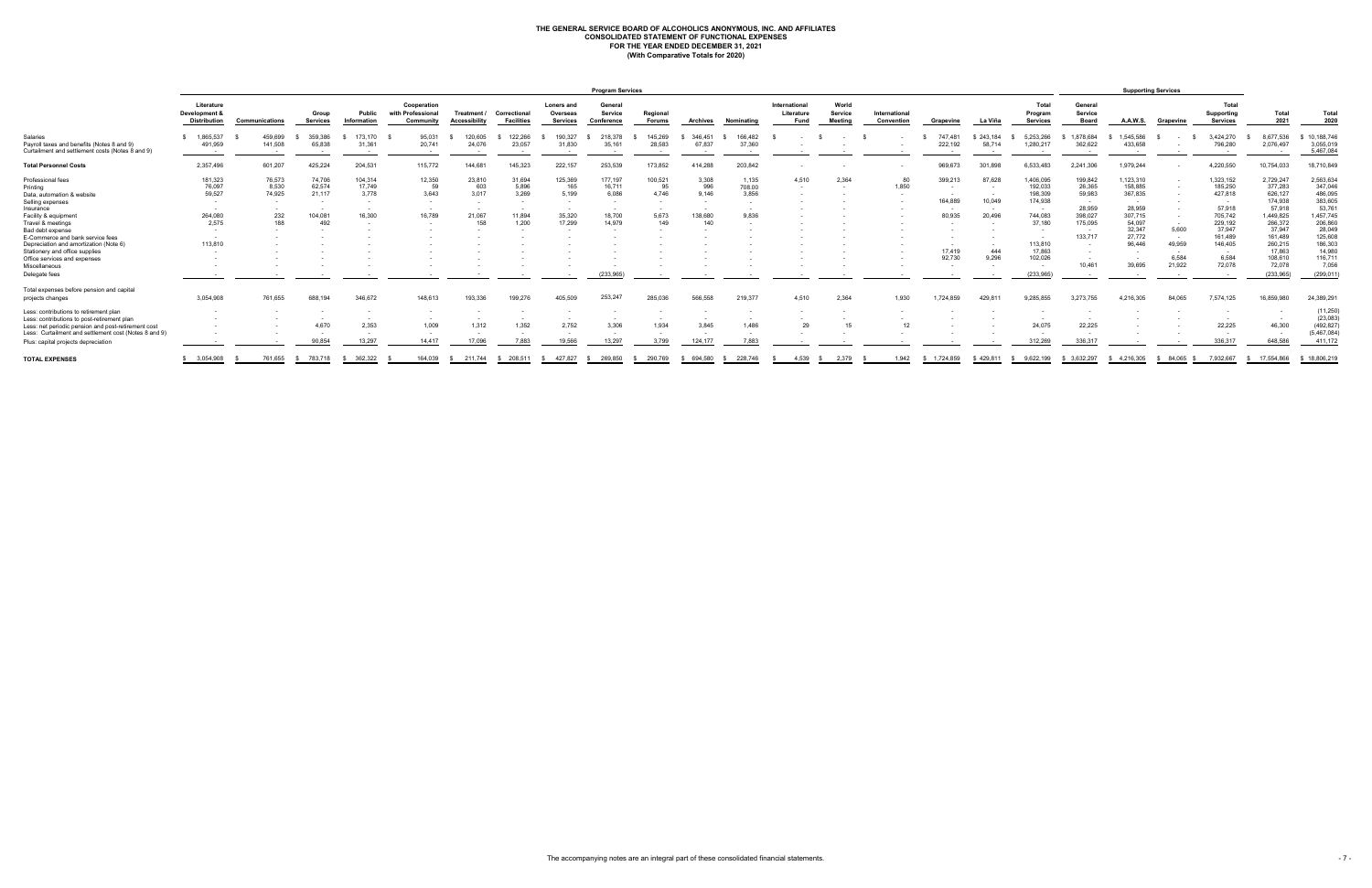#### **THE GENERAL SERVICE BOARD OF ALCOHOLICS ANONYMOUS, INC. AND AFFILIATES CONSOLIDATED STATEMENT OF FUNCTIONAL EXPENSES FOR THE YEAR ENDED DECEMBER 31, 2020**

|                                                                                                            | <b>Program Services</b>                     |                                 |                             |                                              |                            |                                   |                                           |                                  |                              |                                 |                              |                                              |                                    |                   |                            |                              |                    |                             |                                    |                                    |                                |           |                                        |                                      |
|------------------------------------------------------------------------------------------------------------|---------------------------------------------|---------------------------------|-----------------------------|----------------------------------------------|----------------------------|-----------------------------------|-------------------------------------------|----------------------------------|------------------------------|---------------------------------|------------------------------|----------------------------------------------|------------------------------------|-------------------|----------------------------|------------------------------|--------------------|-----------------------------|------------------------------------|------------------------------------|--------------------------------|-----------|----------------------------------------|--------------------------------------|
|                                                                                                            | Literature<br>Development &<br>Distribution | Group<br><b>Services</b>        | Public<br>Information       | Cooperation<br>with Professiona<br>Community | Treatment<br>Accessibility | Correctional<br><b>Facilities</b> | Loners and<br>Overseas<br><b>Services</b> | General<br>Service<br>Conference | Regional<br><b>Forums</b>    | Archives                        | Nominating                   | <b>Trustee and</b><br>Director<br>Activities | World<br>Service<br><b>Meeting</b> | Communication     | Spanish<br><b>Services</b> | International<br>Convention  | Grapevine          | La Viña                     | Total<br>Program<br>Services       | General<br>Service<br><b>Board</b> | A.A.W.S                        | Grapevine | Total<br>Supporting<br><b>Services</b> | Total<br>2020                        |
| Salaries<br>Payroll taxes and benefits (Notes 8 and 9)<br>Curtailment and settlement costs (Notes 8 and 9) | 1.971.782<br>462,099<br>$\sim$              | 104.410<br>359,432<br>1.033.183 | 175,683<br>49,503<br>172.02 | 122,564<br>34,395<br>120,153                 | 20,931<br>68.697           | 178.468<br>66,488<br>158,553      | 325,516<br>126,063<br>284,399             | 256.839<br>10,260<br>313,603     | 125.208<br>38,490<br>192.291 | \$451.740<br>130,650<br>438.976 | 182,997<br>76,986<br>153.766 | 27.528                                       | 12.475<br>59,287                   | 64,237<br>117,216 | 2,563                      | 134.900<br>58,945<br>111.158 | 886,259<br>241,525 | 269,539<br>72,122<br>$\sim$ | 6,413,360<br>1,812,12<br>3.253.399 | 2,088,825<br>794,518<br>2,213,685  | 1.686.561<br>448,375<br>$\sim$ | $\sim$    | 3,775,386<br>1,242,893<br>2,213,685    | 10,188,746<br>3,055,019<br>5,467,084 |
| <b>Total Personnel Costs</b>                                                                               | 2,433,881                                   | 2,497,025                       | 397,212                     | 277,112                                      | 160,707                    | 403.509                           | 735,978                                   | 580.702                          | 355.989                      | 1.021.366                       | 413.749                      | 27.528                                       | 71,762                             | 325,354           | 2,563                      | 305.003                      | 1.127.784          | 341,661                     | 11,478,885                         | 5,097,028                          | 2,134,936                      |           | 7,231,964                              | 18,710,849                           |
| Professional Fees                                                                                          | 221,410                                     | 43,391                          | 16,230                      | 28,856                                       | 9,906                      | 2,812                             | 481                                       | 40,283                           | 49,402                       | 24,389                          | 2,662                        | 3,195                                        | 92,246                             | 78                |                            | 2,322                        | 303,684            | 52,364                      | 893,71                             | 449,576                            | 1,220,347                      |           | 1,669,923                              | 2,563,634                            |
| Printing                                                                                                   | 5,443                                       | 111,325                         | 4,321                       | 2,545                                        | 1,142                      | 7,292                             | 4,224                                     | 26,612                           | 10,487                       | 2,327                           | 121                          | 583                                          | 48                                 | 31                | 3,671                      | 951                          |                    |                             | 181,123                            | 22,360                             | 143,563                        |           | 165,923                                | 347,046                              |
| Data, automation & website                                                                                 | 148,495                                     | 65,831                          | 33,547                      | 7,608                                        | 2,326                      | 11,259                            | 2,326                                     | 25,338                           | 6,982                        | 36,416                          | 1,633                        | 5,722                                        | 16,37'                             |                   | 1,356                      |                              |                    |                             | 365,210                            | 73,992                             | 46,893                         |           | 120,885                                | 486,095                              |
| Selling expense                                                                                            | 119,716                                     | $\sim$                          |                             |                                              |                            |                                   | 37,780                                    |                                  |                              |                                 |                              |                                              |                                    |                   |                            |                              | 213,864            | 12,245                      | 383,605                            |                                    | $\sim$                         |           |                                        | 383,605                              |
| Insurance                                                                                                  | 2,687                                       | 1,422                           | 37                          | 43                                           | 123                        |                                   | - 13                                      | 9,307                            | 2,178                        | 813                             | 123                          | 207                                          | 27                                 | 27                |                            | 57                           |                    | $\sim$                      | 17,104                             | 13,407                             | 23,250                         |           | 36,657                                 | 53,761                               |
| Facility & equipment                                                                                       | 293,300                                     | 147,717                         | 26,667                      | 17,082                                       | 16,243                     | 15,873                            | 9,962                                     | 60,258                           | 15,458                       | 131,823                         | 8,132                        | 2,932                                        | 17,825                             | 106               | 2,034                      | 224                          | 80,204             | 23,214                      | 869,054                            | 440,350                            | 146,266                        | 2,075     | 588,69                                 | 1,457,745                            |
| Travel & meetings                                                                                          | 3,969                                       | 417                             | 18 <sup>°</sup>             | 682                                          | 74                         |                                   |                                           | 91.606                           | 11,679                       | 192                             | 649                          | 63,066                                       | 10,027                             | 233               |                            | 304                          |                    |                             | 183,079                            | 2,945                              | 20,836                         |           | 23,78                                  | 206,860                              |
| Bad debt expense                                                                                           |                                             | $\sim$                          |                             |                                              |                            |                                   |                                           |                                  |                              |                                 |                              |                                              |                                    |                   |                            |                              |                    |                             |                                    | 1,214                              | 24,805                         | 2,030     | 28,049                                 | 28,049                               |
| E-Commerce & bank service fees                                                                             | 1,270                                       | 5,793                           | 151                         | 175                                          | 502                        | 109                               | 52                                        | 37.916                           | 8.873                        | 3.314                           | 500                          | 841                                          | 109                                | 109               | 52                         | 232                          |                    |                             | 59,998                             | 54,622                             | 10,988                         |           | 65,610                                 | 125,608                              |
| Depreciation and amortization (Note 6)                                                                     | 112,924                                     | $\sim$                          |                             |                                              |                            |                                   |                                           |                                  |                              |                                 |                              |                                              |                                    |                   |                            |                              |                    |                             | 112,924                            |                                    | 14,541                         | 58,838    | 73,379                                 | 186,303                              |
| Stationery and office supplies                                                                             |                                             |                                 |                             |                                              |                            |                                   |                                           |                                  |                              |                                 |                              |                                              |                                    |                   |                            |                              | 14.488             | 195                         | 14,683                             |                                    |                                | 297       | 297                                    | 14,980                               |
| Office services and expenses                                                                               |                                             |                                 |                             |                                              |                            |                                   |                                           |                                  |                              |                                 |                              |                                              |                                    |                   |                            |                              | 90,396             | 5,517                       | 95,913                             |                                    | $\sim$                         | 20,798    | 20,798                                 | 116,711                              |
| Miscellaneous                                                                                              |                                             |                                 |                             |                                              |                            |                                   |                                           |                                  |                              |                                 |                              |                                              |                                    |                   |                            |                              |                    |                             |                                    |                                    | 7,056                          |           | 7,056                                  | 7,056                                |
| Delegate fees                                                                                              |                                             |                                 |                             |                                              |                            |                                   |                                           | (299.011)                        |                              |                                 |                              |                                              |                                    |                   |                            |                              |                    |                             | (299.011)                          |                                    |                                |           |                                        | (299, 011)                           |
| Total expenses before pension and capital                                                                  |                                             |                                 |                             |                                              |                            |                                   |                                           |                                  |                              |                                 |                              |                                              |                                    |                   |                            |                              |                    |                             |                                    |                                    |                                |           |                                        |                                      |
| projects changes                                                                                           | 3,343,095                                   | 2,872,921                       | 478,346                     | 334,103                                      | 191.023                    | 440,881                           | 790,816                                   | 573,01                           | 461.048                      | 1,220,640                       | 427,569                      | 104.074                                      | 208,415                            | 325,938           | 9,689                      | 309,093                      | 1,830,420          | 435,196                     | 14,356,278                         | 6,155,494                          | 3,793,481                      | 84,038    | 10,033,013                             | 24,389,291                           |
| Less: contributions to retirement plan                                                                     |                                             |                                 |                             |                                              |                            |                                   |                                           |                                  |                              |                                 |                              |                                              |                                    |                   |                            |                              |                    |                             |                                    |                                    | $\overline{\phantom{0}}$       | (11,250)  | (11, 250)                              | (11, 250)                            |
| Less: contributions to post-retirement plan                                                                |                                             |                                 |                             | $\sim$                                       |                            |                                   |                                           |                                  |                              |                                 |                              |                                              |                                    |                   |                            |                              |                    |                             |                                    | $\sim$                             | (18, 750)                      | (4, 333)  | (23,083)                               | (23,083)                             |
| Less: net periodic pension and post-retirement cost                                                        |                                             | (93, 136)                       | (15, 507)                   | (10, 831)                                    | (6, 193)                   | (14, 293)                         | (25, 637)                                 | (28, 270)                        | (17, 334)                    | (39, 571)                       | (13, 861)                    | (2, 481)                                     | (5, 344)                           | (10, 566)         | 231                        | (10,020)                     |                    |                             | (292, 813)                         | (200, 014)                         |                                |           | (200, 014)                             | (492,827)                            |
| Less: Curtailment and settlement cost (Notes 8 and 9)                                                      |                                             | (1,033,183)                     | (172, 026)                  | (120, 153)                                   | (68.697                    | (158, 553)                        | (284.399)                                 | (313.603)                        | 192.291                      | (438.976)                       | (153, 766)                   | (27.528)                                     | (59, 287)                          | (117, 216)        | (2, 563)                   | (111, 158)                   |                    |                             | (3,253,399)                        | (2, 213, 685)                      |                                |           | (2, 213, 685)                          | (5,467,084)                          |
| Plus: capital projects depreciation                                                                        |                                             |                                 |                             | $\sim$                                       |                            |                                   |                                           |                                  |                              |                                 |                              |                                              |                                    | $\sim$            | $\sim$                     |                              |                    |                             |                                    | 411.172                            | $\sim$                         |           | 411.172                                | 411.172                              |
| <b>TOTAL EXPENSES</b>                                                                                      | 3,343,095                                   | 1,746,602                       | 290,813                     | 203,119                                      | 116,133                    | 268,035                           | \$480,780                                 | 231,138                          | \$251,423                    | \$742,093                       | 259,942                      | \$74,065                                     | 143,784                            | 198,156           | 7,357                      | 187,915                      | 1,830,420          | 435,196                     | 10,810,066                         | 4,152,967                          | 3,774,731                      |           | 68,455 \$ 7,996,153                    | 18,806,219                           |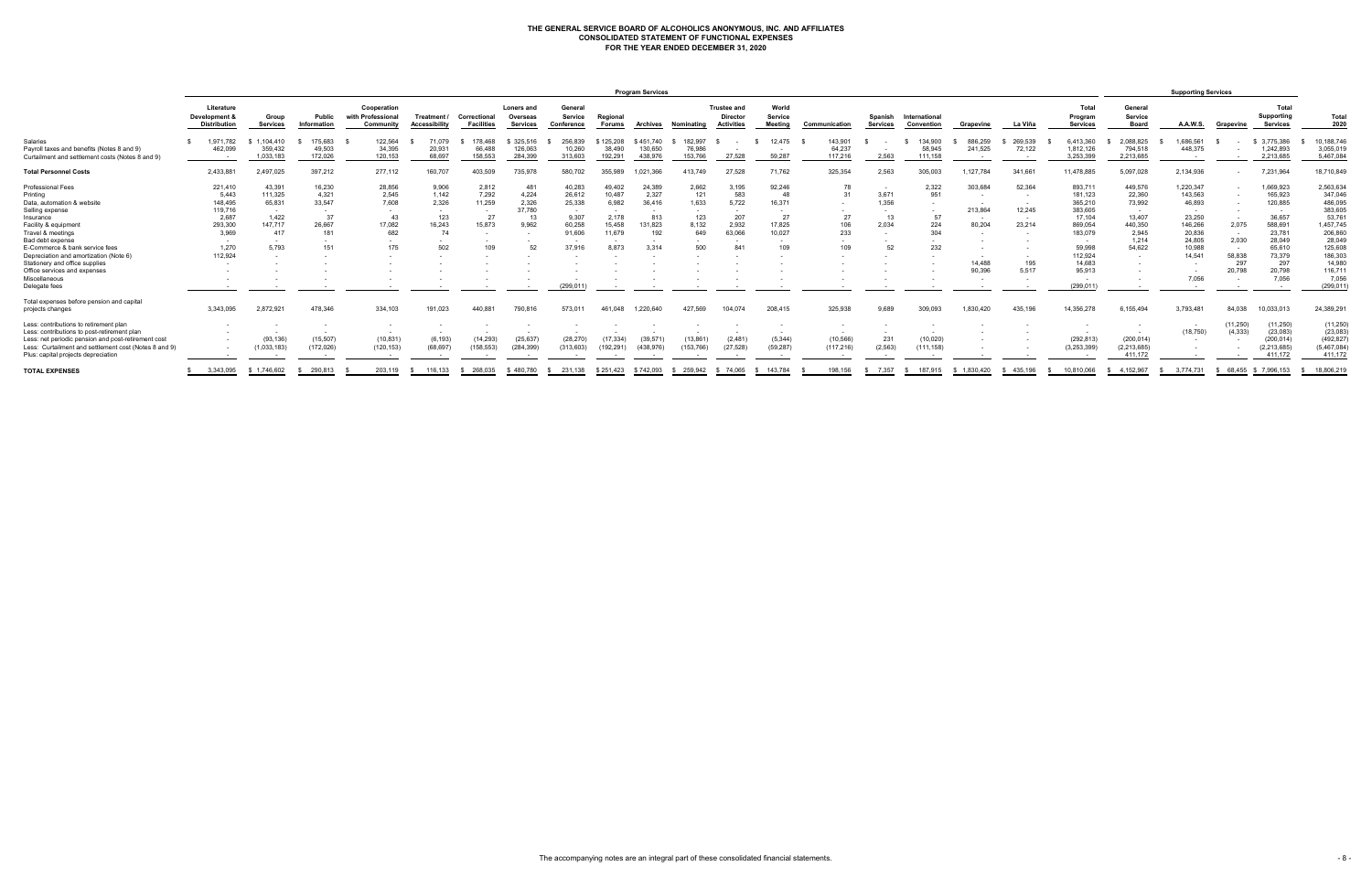#### **THE GENERAL SERVICE BOARD OF ALCOHOLICS ANONYMOUS, INC. AND AFFILIATES CONSOLIDATED STATEMENTS OF CASH FLOWS FOR THE YEARS ENDED DECEMBER 31, 2021 AND 2020**

|                                                              | 2021                    | 2020                     |
|--------------------------------------------------------------|-------------------------|--------------------------|
| <b>CASH FLOWS FROM OPERATING ACTIVITIES:</b>                 |                         |                          |
| Change in net assets                                         | \$<br>9,690,857         | \$<br>(2,377,623)        |
| Adjustments to reconcile change in net assets to net cash    |                         |                          |
| provided by (used in) operating activities:                  |                         |                          |
| Pension related changes other than net periodic pension cost | (6,263,907)             | (2,943,811)              |
| Postretirement related changes other than net periodic cost  | (966, 381)              | 1,167,033                |
| Unrealized gain on investments                               | (1,026,812)             | (793, 687)               |
| Bad debt<br>Loss on disposal of fixed assets                 | 37,947<br>21,921        | 28,049                   |
| Depreciation and amortization                                | 908,801                 | 597,550                  |
|                                                              |                         |                          |
| Sub-total                                                    | 2,402,426               | (4,322,489)              |
| Changes in assets and liabilities:                           |                         |                          |
| (Increase) decrease in assets:                               |                         |                          |
| Accounts receivable, net                                     | (215, 667)<br>(358,098) | 3.158                    |
| Inventory<br>Prepaid expenses and other assets               | (3,925,141)             | (815,963)<br>1,078,847   |
|                                                              |                         |                          |
| Increase (decrease) in liabilities:                          |                         |                          |
| Accounts payable and accrued expenses<br>Deferred revenue    | 453,924<br>63,809       | 135,829<br>(3, 153, 112) |
| Postretirement benefit                                       | (40, 041)               | 823,588                  |
| Accrued pension benefit                                      | 3,145,607               | 5,125,073                |
|                                                              |                         |                          |
| Net Cash Provided by (Used in) Operating Activities          | 1,526,819               | (1, 125, 069)            |
| <b>CASH FLOWS FROM INVESTING ACTIVITIES:</b>                 |                         |                          |
| Purchases of investments                                     | (8,685,428)             | (143, 488)               |
| Proceeds from sales of investments                           | 12,750,062              | 3,395,163                |
| Acquisition of property and equipment                        | (826, 916)              | (1,995,285)              |
| Net Cash (Used in) Provided by Investing Activities          | 3,237,718               | 1,256,390                |
| <b>NET INCREASE IN CASH AND CASH EQUIVALENTS</b>             | 4,764,537               | 131,321                  |
| Cash and cash equivalents - beginning of year                | 4,493,813               | 4,362,492                |
| <b>CASH AND CASH EQUIVALENTS - END OF YEAR</b>               | \$<br>9,258,350         | \$<br>4,493,813          |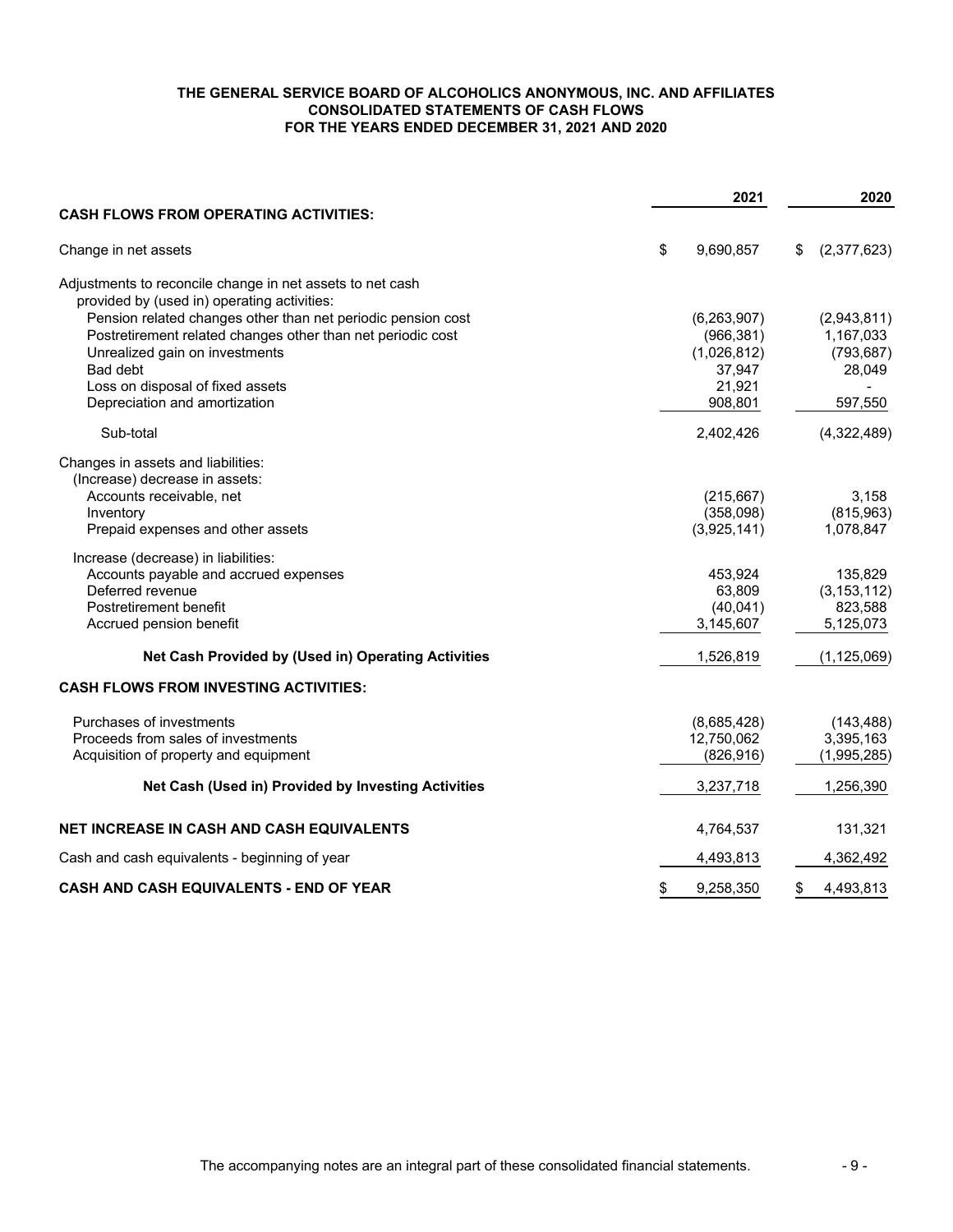# **NOTE 1 – ORGANIZATION AND NATURE OF ACTIVITIES**

The General Service Board of Alcoholics Anonymous, Inc., ("G.S.B.") and its affiliates, A.A. World Services, Inc. ("A.A.W.S.") and A.A. Grapevine, Inc. ("A.A.G.V.") (collectively, the "Organization") are not-for-profit organizations organized in New York for the purpose of assisting in the formation of A.A. groups and coordinating the A.A. program of rehabilitating alcoholics throughout the world, and publishing books, magazines, pamphlets and other material directly related to that purpose. The trustees of G.S.B. are ex officio members of A.A.W.S. and A.A.G.V., and as such, elect their boards of directors. As members, they also have the sole right to amend the A.A.W.S., and A.A.G.V. bylaws and approve their budgets.

G.S.B., A.A.W.S. and A.A.G.V. are exempt from federal income taxes under Section 501(c)(3) of the Internal Revenue Code.

The activities of G.S.B. are conducted in five separate funds, as follows:

General Fund – This fund is comprised of those assets not included in any of the other funds and that may be used for any purpose for which the Organization was formed. These purposes presently include activities related to communication and information services to A.A. groups and members, public information, cooperation with the professional community and regional, national and international meetings, conferences and conventions.

Reserve Fund – This fund was established in 1954 for the purpose of accumulating a prudent operating reserve, which during 1977, was redefined by a special General Service Board Committee as the prior year's combined operating expenses of A.A.W.S., A.A.G.V. and the general fund of G.S.B. The committee also recommended that all investment activities of the operating entities be consolidated into the Reserve Fund. That advisory action was approved by the Board of Trustees and since that time, all funds of the operating entities in excess of those required for working capital have generally been transferred to the Reserve Fund. Included in such transfers from A.A.G.V. have been amounts held for unfulfilled subscriptions reflected as a liability of the Reserve Fund on the accompanying consolidated statements of financial position. Any withdrawals from the Reserve Fund must be specifically authorized by the G.S.B. upon recommendation of the Trustee's Finance Committee.

Capital Projects Fund – This fund accounts for the cost of leasehold improvements and computer hardware and software incurred under major capital projects and records depreciation and amortization on such assets.

Postretirement Medical Fund – In 2016, a goal of accumulating assets was established to fund 100% of the liability by 2025. The goal was achieved in 2021.

Convention Fund – A separate fund established to record the direct revenue and expenses of international A.A. conventions held every five years. These events are separate from the regular operations of the General Service Office ("GSO"), but the General Fund receives any excess of revenue and pays any excess of expense resulting from the activity.

# **NOTE 2 – SUMMARY OF SIGNIFICANT ACCOUNTING POLICIES**

- A. *Basis of Consolidation* The consolidated financial statements of the Organization have been prepared by consolidating the financial statements of G.S.B., A.A.W.S. and A.A.G.V. All material intercompany transactions and balances (when applicable) have been eliminated in the consolidation.
- B. *Basis of Presentation* The accompanying consolidated financial statements of the Organization have been prepared on the accrual basis of accounting. The Organization adheres to accounting principles generally accepted in the United States of America ("U.S. GAAP.").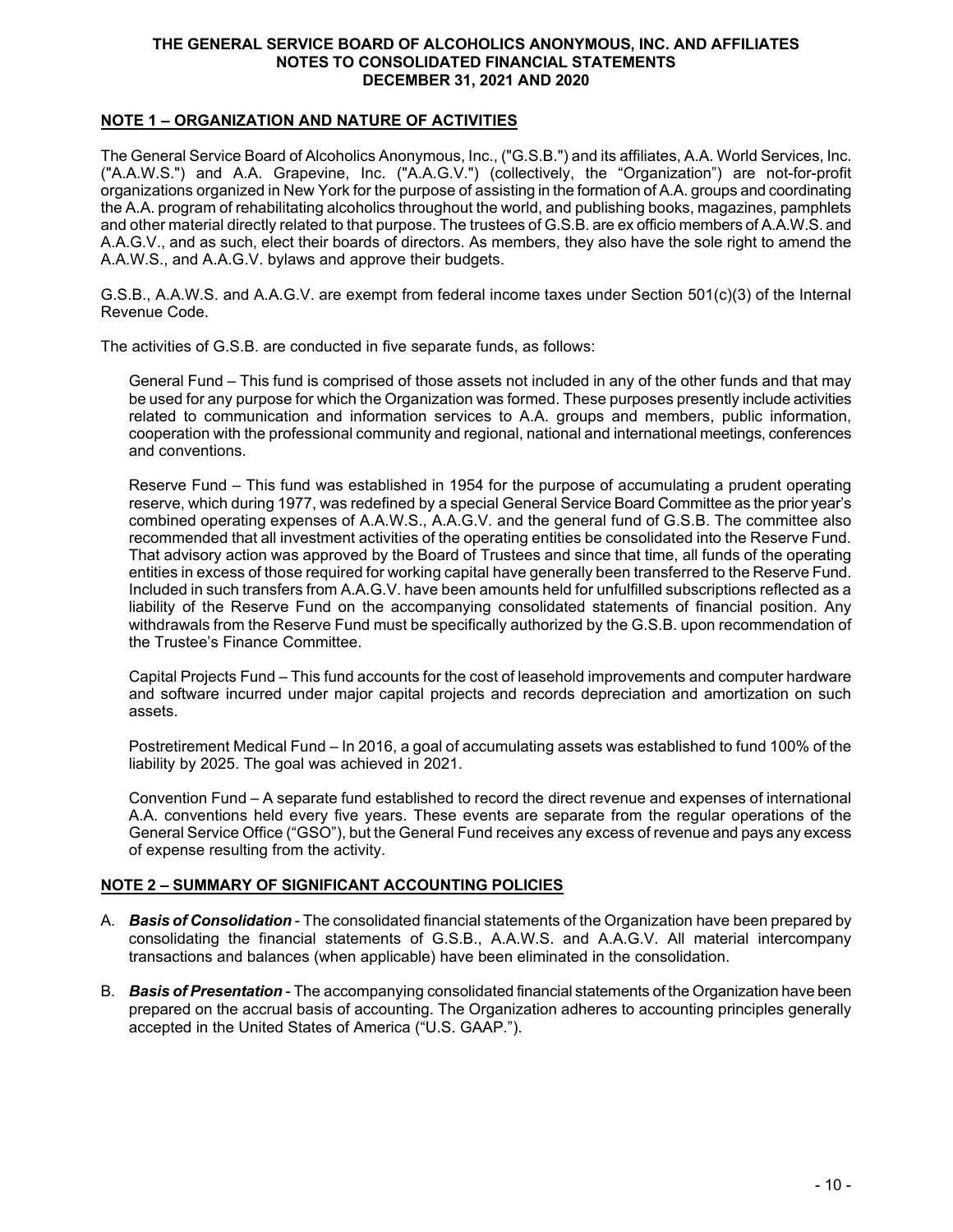## **NOTE 2 – SUMMARY OF SIGNIFICANT ACCOUNTING POLICIES (Continued)**

C. *Net Assets* - The Organization maintains its net assets under the following classes:

Without donor restrictions – This represents net assets not subject to donor-imposed stipulations and that have no time restrictions. Such resources are available for support of the Organization's operations over which the Board of Directors has discretionary control.

With donor restrictions – This represents net assets subject to donor-imposed stipulations that will be met by actions of the Organization or by the passage of time. When a stipulated time restriction ends or purpose restriction is accomplished, such net assets with donor restrictions are reclassified to net assets without donor restrictions and reported in the consolidated statements of activities as net assets released from restrictions. The Organization has no net assets with donor restrictions as of both December 31, 2021 and 2020.

The Organization does not accept contributions with restrictions. Therefore, all net assets of the Organization are net assets without donor restrictions as of December 31, 2021 and 2020.

- D. *Cash and Cash Equivalents -* The Organization considers all highly liquid investments with a maturity of three months or less when acquired to be cash equivalents, except for cash equivalents held as part of the Organization's investment portfolio.
- E. *Investments -* Investments are stated at fair value. Interest, dividends and gains and losses on investments are reflected in the accompanying consolidated statements of activities as increases and decreases in net assets without donor restrictions.
- F. *Fair Value Measurements -* Fair value measurements are based on the price that would be received to sell an asset or paid to transfer a liability in an orderly transaction between market participants at the measurement date. In order to increase consistency and comparability in fair value measurements, a fair value hierarchy prioritizes observable and unobservable inputs used to measure fair value into three levels, as described in Note 5.
- G. *Inventory* Inventory is valued at the lower of cost or net realizable value, as determined on the weighted average cost method. Net realizable value is defined as the estimated selling price (in the ordinary course of business) less reasonably expected costs for completion, disposal and transportation. Literature distributed without charge is included in the cost of printing as a reduction of inventory. Inventory costs include paper, printing, binding and shipping.
- H. *Property and Equipment -* Property and equipment are stated at cost less accumulated depreciation and amortization. These amounts do not purport to represent replacement or realizable values. The Organization capitalizes property and equipment with a useful life of one year or more and a cost of at least \$1,000. Depreciation is provided on a straight-line basis over the estimated useful lives of the assets. Leasehold improvements are amortized over the lesser of the estimated useful life or the term of the lease.
- I. *Revenue Recognition -* The Organization earns revenue from the publication of magazines and distribution of literature. Magazine revenue is recorded as subscriptions are fulfilled. Revenue from the distribution of other publications are recognized when goods are shipped. Performance obligations are identified in the arrangement based on the relative standalone selling price of each publication and are recognized as revenue when the subscriptions are fulfilled or when shipped. Payments received in advance related to subscriptions are reflected as deferred revenue on the accompanying consolidated statements of financial position. Revenue is accounted for under Financial Accounting Standards Board ("FASB") Accounting Standards Update ("ASU") 2014-09.
- J. *Contributions* The Organization accepts contributions from A.A. groups and members. Contributions are recorded as increases in net assets with or without donor restrictions, depending on the existence and/or nature of any donor restrictions. Contributions that are restricted by the donor are considered as increases in net assets without donor restrictions if the restrictions are satisfied in the period in which the contributions are recognized. The Organization does not receive or solicit pledges, so contributions are recorded as revenue when cash is received. The Organization does not accept contributions with restrictions. For the years ended December 31, 2021 and 2020, all contributions were included in net assets without donor restrictions. Contributions are accounted for under FASB ASU 2018-08.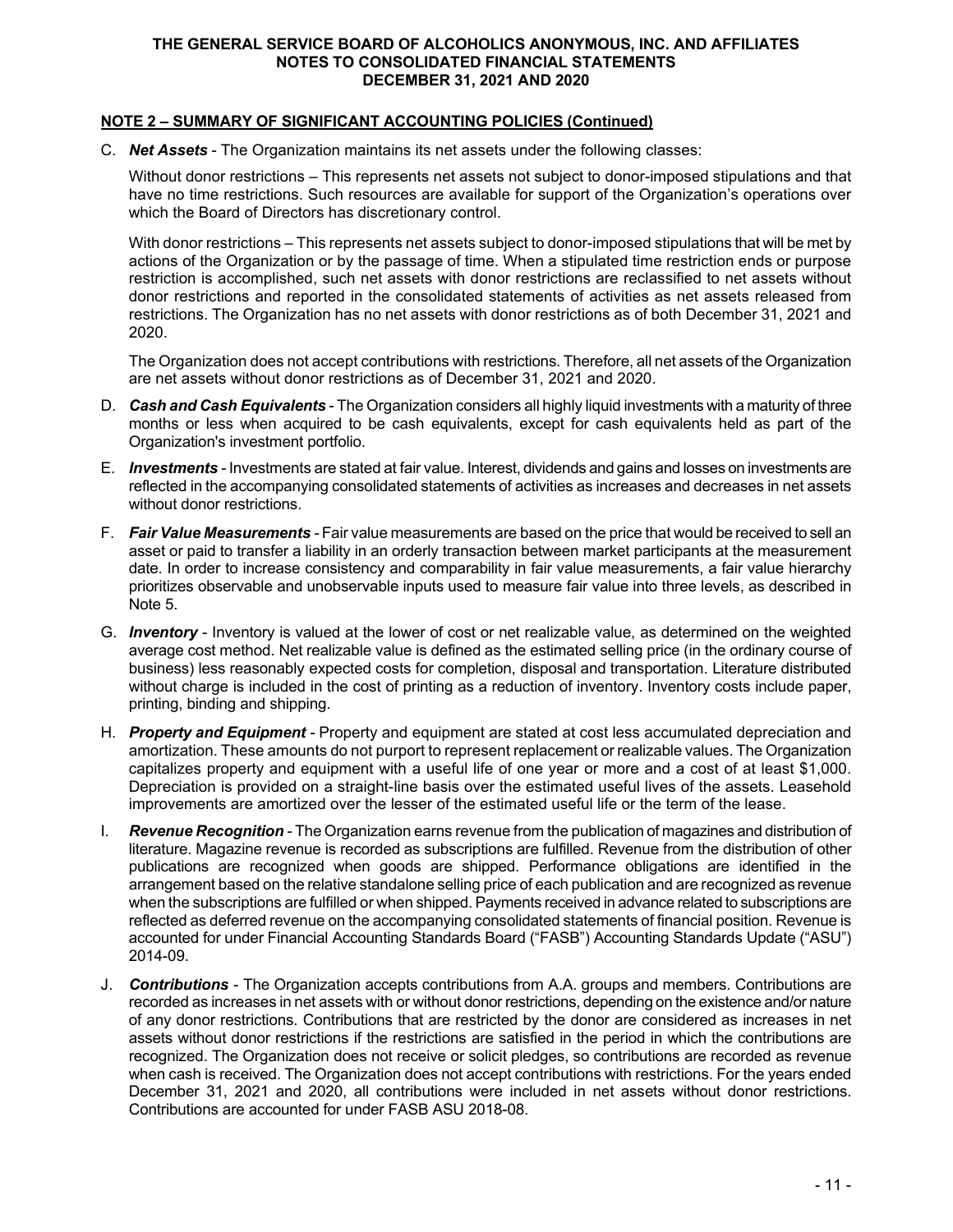### **NOTE 2 – SUMMARY OF SIGNIFICANT ACCOUNTING POLICIES (Continued)**

- K. *Allowance for Uncollectible Receivables -* The Organization provides a reserve for uncollectible accounts receivable based on management's assessment of the current status of individual accounts outstanding, the creditworthiness of its customers, the aged basis of the receivable and prior historical experience. As of December 31, 2021 and 2020, the Organization determined an allowance of approximately \$22,700 and \$6,400, respectively, was necessary for uncollectible accounts receivable.
- L. *Functional Allocation of Expenses -* The cost of providing the various program and supporting services has been summarized on a functional basis in the accompanying consolidated statements of functional expenses. Accordingly, certain costs have been allocated among the program and supporting services benefited. The Organization only considers costs that are directly spent for the fellowship as program expenses. Other expenses are not indirectly allocated and are considered as supporting services.
- M. *Use of Estimates -* The preparation of consolidated financial statements in conformity with U.S. GAAPrequires management to make estimates and assumptions that affect the reported amounts of revenues and expenses during the reporting period. Actual results could differ from those estimates.
- N. *Operating Measure -* The Organization includes in its definition of operations all revenues and expenses that are an integral part of its program and supporting activities. Changes in retirement liabilities, support for La Viña, and intercompany and interfund transfers are recognized as non-operating activities.
- O. *Reclassification -* Certain line items in the December 31, 2020 consolidated financial statements have been reclassified to conform to the December 31, 2021 presentation.

# **NOTE 3 – LIQUIDITY AND AVAILABILITY OF RESOURCES FOR OPERATING EXPENDITURES**

A.A.W.S. regularly monitors its financial assets available to meet general expenditures during the course of twelve months. It operates within a budget and anticipates collecting sufficient revenue to cover general expenditures. A.A.W.S. and G.S.B. have six non-interest-bearing accounts that enable them to meet these needs.

The Reserve Fund was established in 1954 for the purpose of accumulating a prudent operating reserve, which, during 1977 was redefined as one year's combined operating expenses of A.A.W.S., A.A.G.V. and the General Fund of G.S.B. To assure liquidity, the Reserve Fund shall contain investment instruments having maturities of one year or less in an amount equal to the sum of the unearned A.A.G.V. subscription liability and the operating cash requirements of the service entities. The balance of the Reserve Fund shall be invested in instruments with maturities of between zero and ten years, provided that at no time shall more than 50% of the principal amount of such balance consist of investments having maturity dates of five or more years.

The Organization considers all expenditures related to its ongoing program, as well as services undertaken to support these activities, to be general expenditures.

The Organization's liquid financial assets were as follows as of December 31:

|                           | 2021            |   | 2020       |
|---------------------------|-----------------|---|------------|
| Cash and cash equivalents | \$<br>9,258,350 | S | 4.493.813  |
| Investments               | 17.305.212      |   | 20.343.034 |
| Accounts receivable, net  | 557,512         |   | 379.792    |
| Total financial assets    | .121.074        |   | 25,216,639 |

The Organization's liquid financial assets available to meet general expenditures over the next twelve months were as follows as of December 31:

|                                                       |   | 2021                 |    | 2020                 |
|-------------------------------------------------------|---|----------------------|----|----------------------|
| Cash and cash equivalents<br>Accounts receivable, net | S | 3,661,797<br>557.512 | £. | 3,430,664<br>379.792 |
|                                                       |   | 4.219.309            |    | 3.810.456            |

The Reserve Fund is not considered available for operations. Cash and cash equivalents in the Reserve Fund amounted to \$5,596,553 and \$1,063,149 as of December 31, 2021 and 2020, respectively.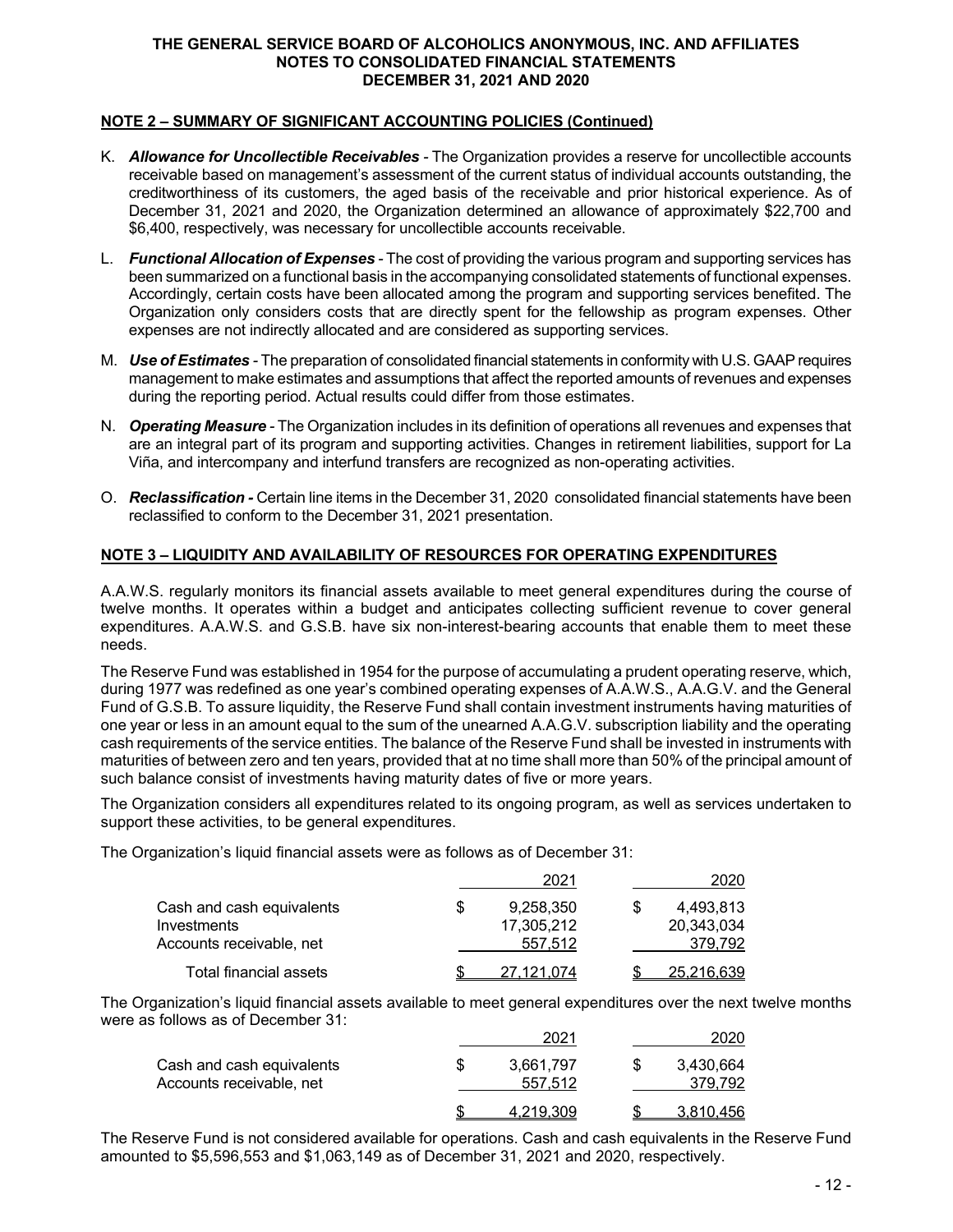# **NOTE 4 – INVESTMENTS**

As described in Note 1, all funds of the Organization not required for working capital are invested in the Reserve Fund of G.S.B. In accordance with established policy, the Reserve Fund invests in certificates of deposit.

The postretirement medical fund holds investments designed to assist in reaching the stated goal of accumulating assets equal to 100% of the accrued postretirement health benefits by December 31, 2025. The goal was achieved in 2021.This fund invests in bond and equity mutual funds.

Investments were as follows as of December 31:

|                                                                                          | 2021                                | 2020                                |
|------------------------------------------------------------------------------------------|-------------------------------------|-------------------------------------|
| Reserve fund:<br>Certificates of deposit                                                 | 8,697,138                           | 12,610,224                          |
| Postretirement medical fund:<br>Mutual funds - bond funds<br>Mutual funds - equity funds | 2,384,571<br>6,223,503<br>8,608,074 | 2,419,635<br>5,313,175<br>7,732,810 |
|                                                                                          | <u>17,305,212</u>                   | <u>20,343,034</u>                   |

Investments are subject to market volatility that could substantially change their carrying value in the near term.

Investment activity consisted of the following for the years ended December 31:

|                        |   | 2021      | 2020      |
|------------------------|---|-----------|-----------|
| Interest and dividends | S | 288.351   | 429,692   |
| Unrealized gain        |   | 1,026,812 | 793.687   |
| Investment expenses    |   | (36, 044) | (36, 756) |
|                        |   | 1.279.119 | .186.623  |

# **NOTE 5 – FAIR VALUE MEASUREMENTS**

The fair value hierarchy defines three levels as follows:

- Level 1: Valuations based on quoted prices (unadjusted) in an active market that are accessible at the measurement date for identical assets or liabilities. The fair value hierarchy gives the highest priority to Level 1 inputs.
- Level 2: Valuations based on observable inputs other than Level 1 prices such as quoted prices for similar assets or liabilities; quoted prices in inactive markets; or model-derived valuations in which all significant inputs are observable or can be derived principally from or corroborated with observable market data.
- Level 3: Valuations based on unobservable inputs are used when little or no market value data is available. The fair value hierarchy gives the lowest priority to Level 3 inputs.

In determining fair value, the Organization utilizes valuation techniques that maximize the use of observable inputs and minimize the use of unobservable inputs to the extent possible in its assessment of fair value. Investments in mutual funds are valued on quoted market prices and valued at Level 1. Investments in certificates of deposit are valued using observable market data and are valued at Level 2.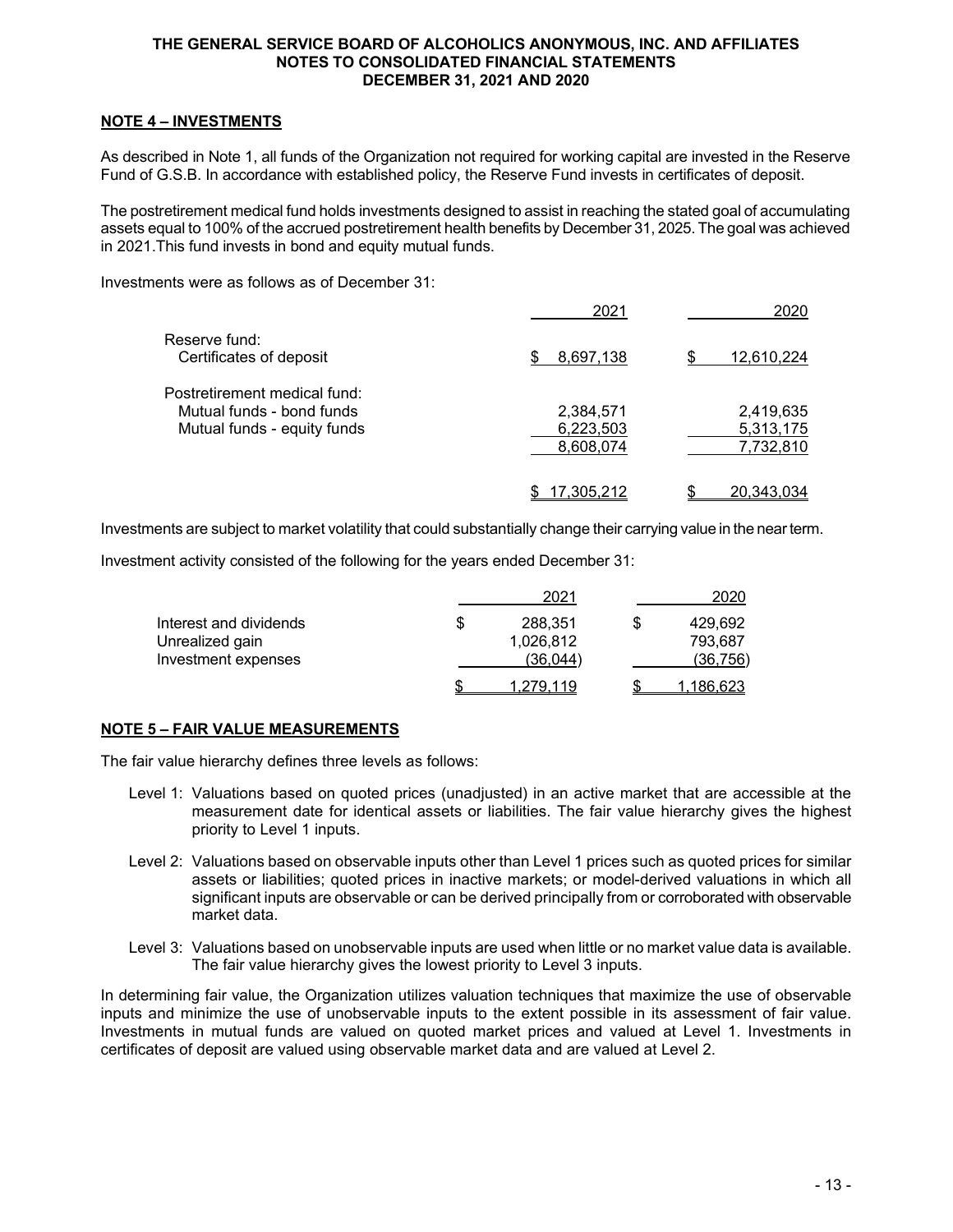# **NOTE 5 – FAIR VALUE MEASUREMENTS (Continued)**

|                                                                                          | Level 1                |   | Level 2   | Total                  |
|------------------------------------------------------------------------------------------|------------------------|---|-----------|------------------------|
| Reserve fund:<br>Certificates of deposit                                                 | \$                     | S | 8.697.138 | 8,697,138              |
| Postretirement medical fund:<br>Mutual funds - bond funds<br>Mutual funds - equity funds | 2,384,571<br>6,223,503 |   |           | 2,384,571<br>6,223,503 |
|                                                                                          | 8.608.074              |   | 8.697.138 | 17.305.212             |

Financial assets carried at fair value as of December 31, 2021 are classified as follows:

Financial assets carried at fair value as of December 31, 2020 are classified as follows:

|                                                                                          | Level 1                | Level 2      |   | Total                  |
|------------------------------------------------------------------------------------------|------------------------|--------------|---|------------------------|
| Reserve fund:<br>Certificates of deposit                                                 | \$                     | \$12,610,224 | S | 12,610,224             |
| Postretirement medical fund:<br>Mutual funds - bond funds<br>Mutual funds - equity funds | 2,419,635<br>5,313,175 |              |   | 2,419,635<br>5,313,175 |
|                                                                                          | .732.810               | 12.610.224   |   | 20.343.034             |

# **NOTE 6 – PROPERTY AND EQUIPMENT**

Property and equipment consisted of the following as of December 31:

|                                                    | 2021          |   | 2020          | Estimated<br><b>Useful Lives</b> |
|----------------------------------------------------|---------------|---|---------------|----------------------------------|
| Furniture and equipment                            | \$<br>645.341 | S | 991,571       | 8 years                          |
| Computers and software                             | 3,187,828     |   | 2,535,771     | 3-5 years                        |
| Leasehold improvements                             | 2,220,420     |   | 2,133,041     | Life of lease                    |
| Total cost                                         | 6,053,589     |   | 5,660,383     |                                  |
| Less: accumulated depreciation<br>and amortization |               |   |               |                                  |
|                                                    | (2,600,760)   |   | (2, 103, 748) |                                  |
| Net book value                                     | 3,452,829     |   | 3,556,635     |                                  |

Depreciation and amortization expense amounted to \$908,801 and \$597,550 for the years ended December 31, 2021 and 2020, respectively. During 2021, property and equipment with a cost of \$433,710 and accumulated depreciation and amortization of \$411,789 were written off resulting in a loss of \$21,921.

# **NOTE 7 – CONCENTRATION**

Cash and cash equivalents that potentially subject the Organization to a concentration of credit risk include cash accounts with a bank that may exceed the Federal Deposit Insurance Corporation ("FDIC") insurance limits. Accounts are insured up to \$250,000 per depositor per insured financial institution. As of December 31, 2021 and 2020, cash and cash equivalents held in banks exceeded FDIC limits by approximately \$2,962,000 and \$2,031,000, respectively.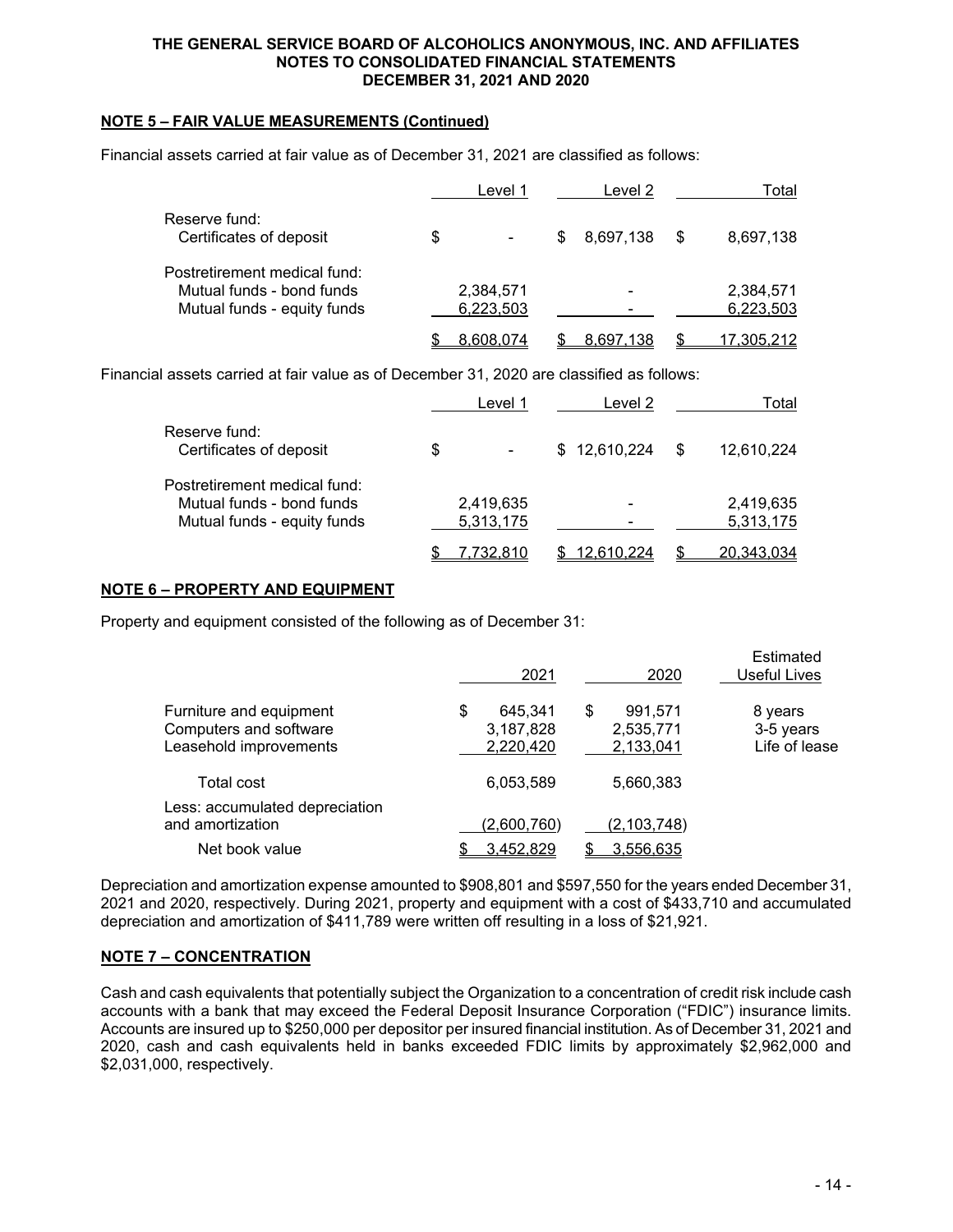# **NOTE 8 – POSTRETIREMENT HEALTH BENEFITS**

The Organization provides health care benefits for retired employees, substantially all of whom become eligible if they attain retirement age while working at the GSO. Benefits are provided through health insurance contracts maintained by the Organization

The Organization provides health care benefits for retired employees, substantially all of whom become eligible if they attain retirement age while working at the GSO. Benefits are provided through health insurance contracts maintained by the Organization.

For employees hired before 2004, 25% of the cost is borne by the retirees.

For employees hired after January 1, 2004 through June 30, 2016, there is a three-tier structure in the level of group medical insurance premiums paid for on behalf of employees who retire directly from the GSO. For employees with five to nine years of service, the Organization pays 25%, 10-15 years, 50%, and more than 15 years, 75%.

In March 2016, the Organization decided to no longer provide healthcare benefits upon retirement for employees hired after June 30, 2016.

Change in benefit obligation as of December 31 is as follows:

|                                                  | 2021                     | 2020            |
|--------------------------------------------------|--------------------------|-----------------|
| Benefit obligation at beginning of the year      | \$<br>8,388,741          | \$<br>6,398,120 |
| Service cost                                     | 171.368                  | 143,228         |
| Interest cost                                    | 209,319                  | 206,100         |
| Plan Participants' Contributions                 | 135,284                  | 85,861          |
| Amendments, curtailments and special termination | $\overline{\phantom{0}}$ | 1,043,216       |
| Actuarial gain                                   | (966, 381)               | 827,244         |
| Benefits paid                                    | (556, 012)               | (315, 028)      |
| Benefit obligation at end of year                | 7.382.319                | 8.388.741       |

As described in Note 1, a postretirement medical fund has been created by the Board with the purpose of accumulating assets to fund 100% of the postretirement health benefits liability. As of December 31, 2021 and 2020, this fund had assets with a fair value of \$8,707,784 and \$7,780,586, respectively. As required under U.S. GAAP, such assets are not reported net of the related postretirement benefit obligation on the accompanying consolidated statements of financial position.

The net change in the retirement liability is reported as non-operating activity in the accompanying consolidated statements of activities and amounted to \$966,381 and \$1,167,033 for the years ended December 31, 2021 and 2020, respectively.

The components of the net periodic benefit cost for the years ended December 31 are as follows:

|                            |   | 2021           | 2020     |
|----------------------------|---|----------------|----------|
| Service cost               | S | 171.368        | 143,228  |
| Interest cost              |   | 209.319        | 206.100  |
| Amortization of net gain   |   | $\blacksquare$ | (69,633) |
| Net periodic (income) cost |   | 380.687        | 279,695  |

The Organization offered special voluntary retirement incentives outside of the retiree health plan during 2020. As a result of the incentives, the retiree health plan saw employee retirements during 2020 and a decrease in expected future working years of the covered population. Due to the changes, a curtailment cost of \$543,893 was recognized during the year ended December 31, 2020.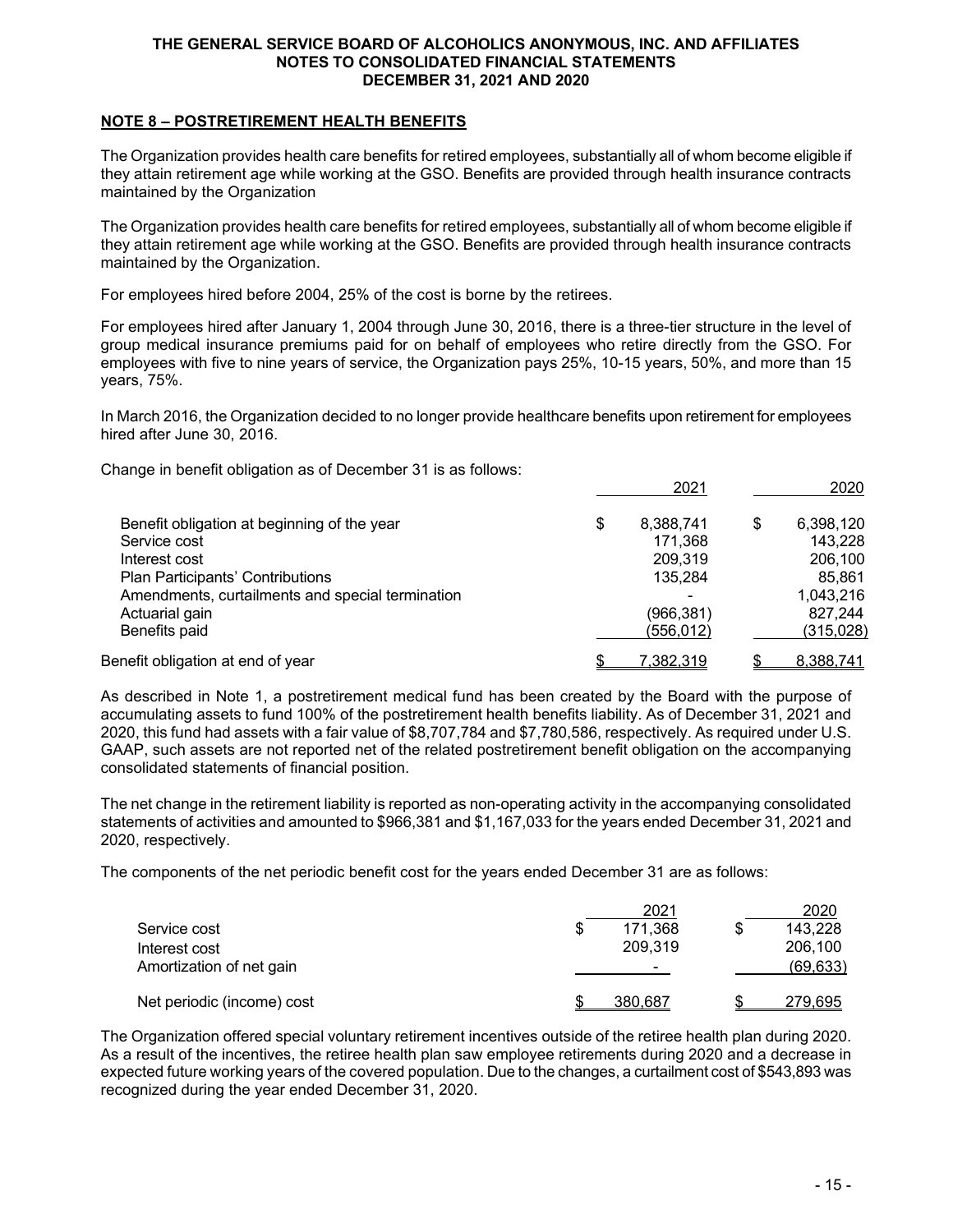# **NOTE 8 – POSTRETIREMENT HEALTH (Continued)**

The assumed health care cost trend rate used to measure the expected cost of benefits covered by the plan was 4.5% as of both December 31, 2021 and 2020 and the ultimate trend rate is anticipated to 3.784% by 2075. A discount rate of 3.00% and 2.56% has been used to measure the accrued postretirement health benefit obligation reflected on the accompanying consolidated statements of financial position as of December 31, 2021 and 2020, respectively.

Contributions expected to be paid to the plan during the next fiscal year amounted to \$394,323.

Included in net assets without donor restrictions is an unamortized net gain of \$966,381 as of December 31, 2021 which has not yet been recognized as a component of net periodic benefit cost. The amount of the net gain anticipated to be amortized into net periodic benefit cost in the next year is \$16,215.

The expected postretirement benefits to be paid for the next ten years are as follows:

| 2022      | 394.323   |
|-----------|-----------|
| 2023      | 385,221   |
| 2024      | 316.982   |
| 2025      | 321,811   |
| 2026      | 313.519   |
| 2027-2031 | 1,605,258 |

#### **NOTE 9 – RETIREMENT PLANS**

The Organization adopted a defined benefit pension plan (the "Plan") effective January 1, 1965 to provide retirement benefits to eligible employees who have completed one year of service.

The Plan provides an annual benefit equal to two percent of final average compensation multiplied by years of service (not to exceed 35 years), less 0.65% of average social security earnings multiplied by years of service (not to exceed 30 years). The social security offset cannot reduce the gross benefit by more than 50%.

The funding status of the Plan as of December 31 is as follows:

|                                                            | 2021             | 2020               |
|------------------------------------------------------------|------------------|--------------------|
| Change in benefit obligation:                              |                  |                    |
| Benefit obligation at beginning of the year                | \$<br>37,736,654 | \$<br>40,710,438   |
| Service cost                                               | 500,199          | 647,278            |
| Interest cost                                              | 921.665          | 1,210,178          |
| Amendments, curtailments and special termination           |                  | 1,581,113          |
| Actuarial (loss) gain                                      | (3,201,014)      | 2,910,971          |
| Benefits paid                                              | (1,952,920)      | <u>(9,323,324)</u> |
| Benefit obligation at end of year                          | 34,004,584       | 37,736,654         |
| Fair value of Plan assets                                  | 37,577,178       | 34,618,354         |
| <b>Funded status</b>                                       | 3,572,594        | (3, 118, 300)      |
| Prepaid (accrued) pension benefit obligation recognized in |                  |                    |
| the consolidated statements of financial position          | 3.572.594        | <u>(3,118,300)</u> |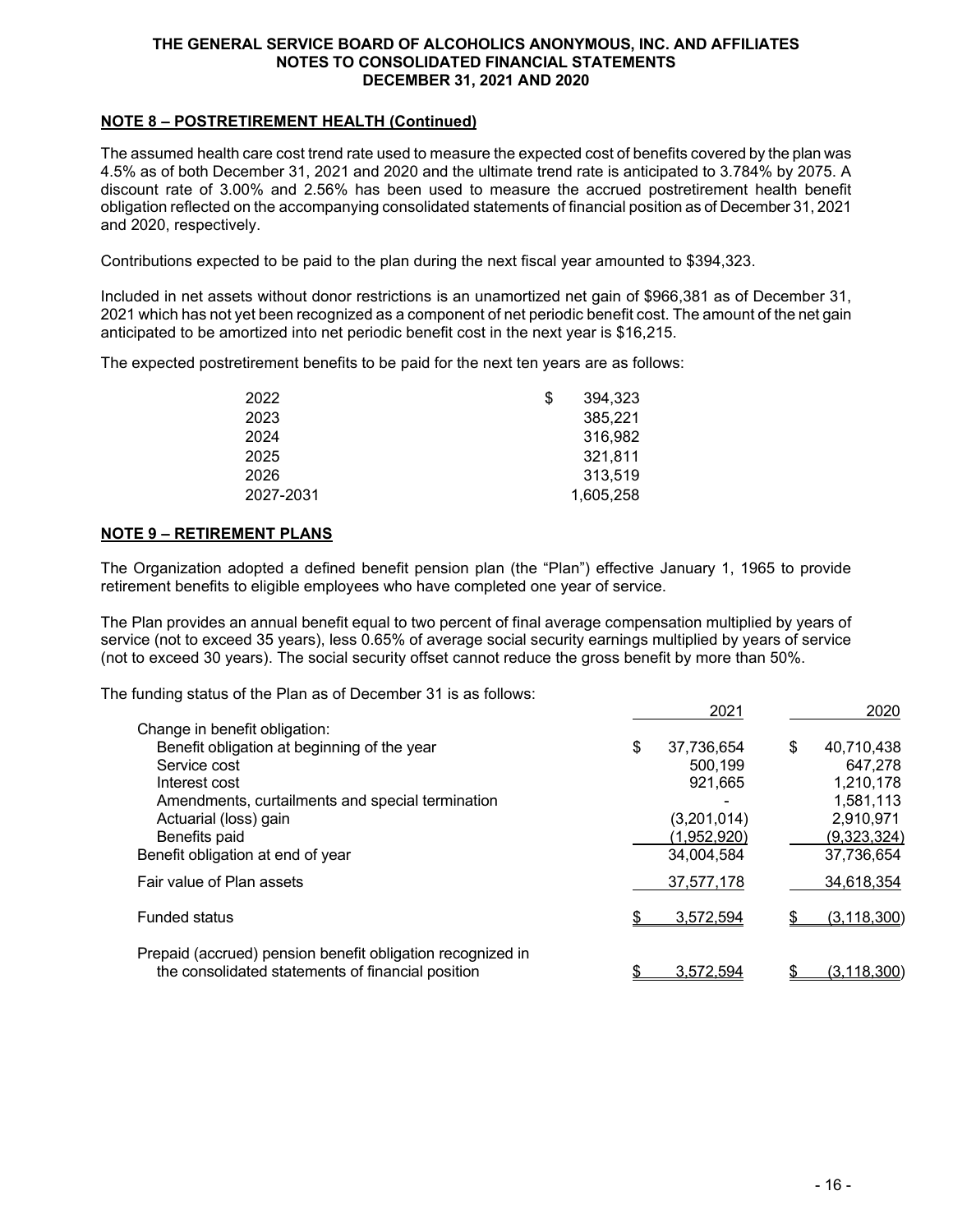## **NOTE 9 – RETIREMENT PLANS (Continued)**

The components of the net periodic benefit cost for the years ended December 31 are as follows:

|                                    | 2021          | 2020            |
|------------------------------------|---------------|-----------------|
| Service cost                       | 500,199<br>\$ | 647.278         |
| Interest cost                      | 921,665       | 1,210,178       |
| Expected return on Plan assets     | (2,355,136)   | (2,583,067)     |
| Amortization of prior service cost | 19.268        | 21.478          |
| Amortization of actuarial loss     | 487,017       | 917,265         |
| Net periodic (income) cost         | (426.987)     | <u> 213,132</u> |

Other changes in Plan assets and benefit obligations recognized in the change in net assets without donor restrictions for the years ended December 31 are as follows:

|                                    | 2021           | 2020        |
|------------------------------------|----------------|-------------|
| Actuarial gain (loss)              | 5,757,622<br>S | (1,337,010) |
| Amortization of prior service cost | 19.268         | 21.478      |
| Curtailment gain                   |                | 913,355     |
| Curtailment cost                   |                | 4.502       |
| Settlement cost                    |                | 2,424,221   |
| Amortization of actuarial loss     | 487.017        | 917,265     |
| Net Periodic cost                  | 6.263.907      | 2,943,811   |

Weighted-average assumptions used to determine benefit obligations were as follows as of December 31:

|                                     | 2021           | 2020              |
|-------------------------------------|----------------|-------------------|
| Discount rate<br>Salary increases   | 2.95%<br>3.00% | $2.50\%$<br>4.00% |
| Expected long-term return on assets | 7.00%          | 7.00%             |

The rate of compensation increase assumption was updated from 4.00% to 3.00% as of December 31, 2021 based on revised expectations from the employer regarding future experience. The change in the salary scale assumption resulted in a decrease in liabilities.

Weighted-average assumptions used to determine net periodic pension cost were as follows for the years ended December 31:

|                                     | 2021  | 2020  |
|-------------------------------------|-------|-------|
| Discount rate                       | 2.50% | 3.22% |
| Salary increases                    | 4.00% | 4.00% |
| Expected long-term return on assets | 7.00% | 7.00% |

The expected rate of return on Plan assets is determined by those assets' historical long-term investment performance, current asset allocation, and estimates of future long-term returns by asset class.

The fair value of Plan assets as of December 31, 2021 were classified as follows:

|                                                                  | Level 1                 | Total                   |
|------------------------------------------------------------------|-------------------------|-------------------------|
| Cash and cash equivalents                                        | 2,455,437               | 2.455.437               |
| Mutual funds - domestic equity                                   | 20,370,651              | 20,370,651              |
| Mutual funds - international equity<br>Mutual funds - bond funds | 4,361,882<br>10,389,208 | 4,361,882<br>10,389,208 |
|                                                                  |                         |                         |
|                                                                  | \$37,577,178            | <u>37,577,178</u>       |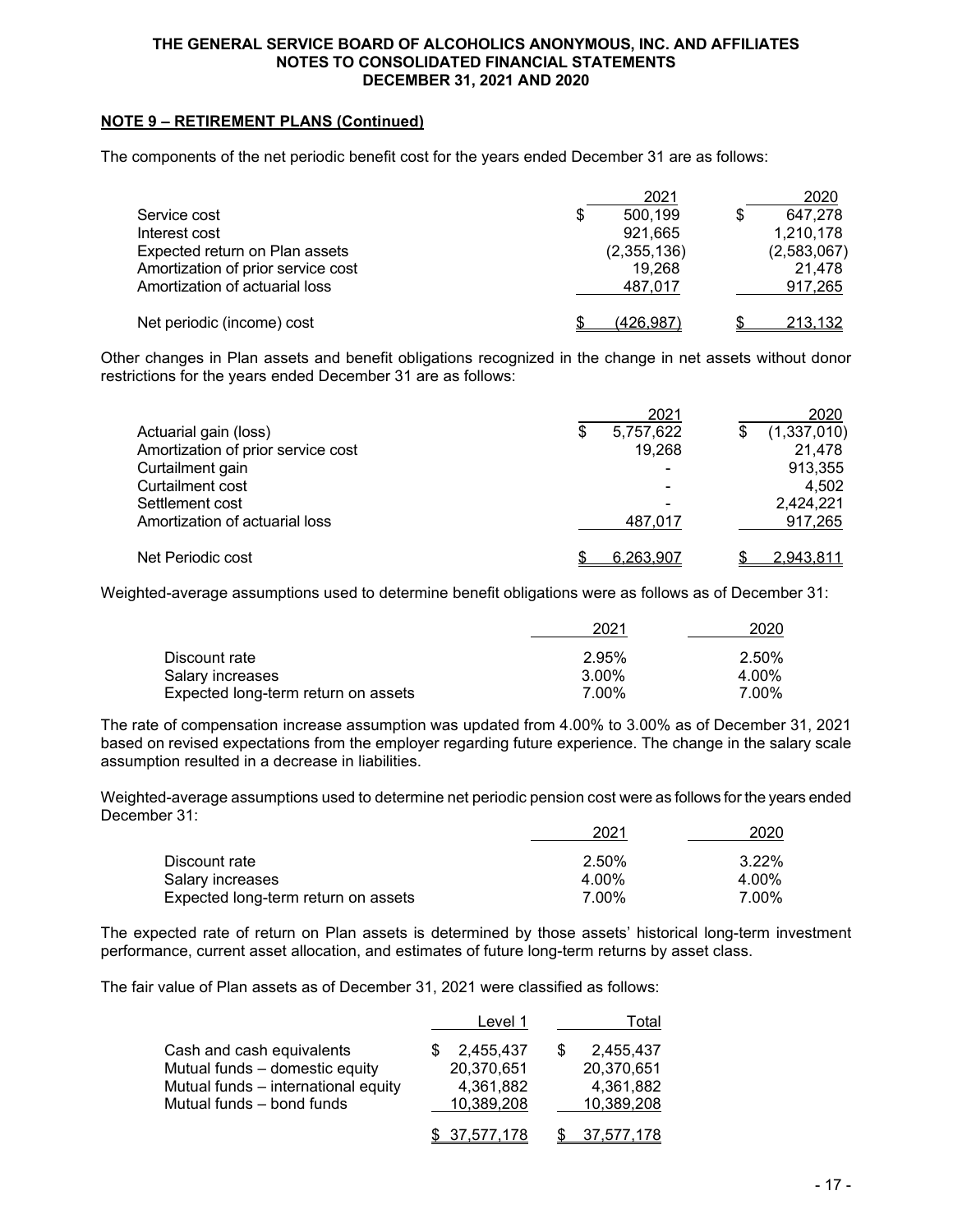## **NOTE 9 – RETIREMENT PLANS (Continued)**

|                                     | Level 1       |   | Total      |
|-------------------------------------|---------------|---|------------|
| Cash and cash equivalents           | 899.249       | S | 899,249    |
| Mutual funds - domestic equity      | 18,596,458    |   | 18,596,458 |
| Mutual funds - international equity | 4,601,688     |   | 4,601,688  |
| Mutual funds - bond funds           | 10,520,959    |   | 10,520,959 |
|                                     | \$ 34.618.354 |   | 34.618.354 |

The fair value of Plan assets as of December 31, 2020 were classified as follows:

The expected benefits to be paid for the next ten years are as follows:

| 2022      | 1,963,501 |
|-----------|-----------|
| 2023      | 1,973,182 |
| 2024      | 1.919.018 |
| 2025      | 1,861,224 |
| 2026      | 1.852.179 |
| 2027-2031 | 8.434.155 |

For the years ended December 31, 2021 and 2020, the Organization contributed \$0 and \$11,250, respectively, to the Plan.

The Organization amended the Plan to offer a Voluntary Retirement Incentive Program ("VRIP"). The VRIP was available for certain eligible participants and increased accrued benefits as well as offered a lump sum option for those participants who chose to participate as of September 1, 2020 and October 1, 2020. The amendment and associated VRIP resulted in a curtailment cost, special termination benefit cost and settlement cost of \$4,923,191 for the year ended December 31, 2020.

Effective January 1, 2013, the Organization implemented a soft freeze of the Plan. Employees in the Plan as of December 31, 2012 continue to accrue benefits; however, employees hired after that date are eligible to participate in a new defined contribution plan. The Organization contributes 5% of eligible salary plus a 50% match on employee contributions up to a maximum of 5% of eligible salary. For the years ended December 31, 2021 and 2020, contributions to the defined contribution plan amounted to approximately \$273,000 and \$234,000, respectively.

# **NOTE 10 – COMMITMENTS AND CONTINGENCIES**

A. The Organization has a lease agreement for the office space at 475 Riverside Drive in New York City expiring on December 31, 2025. Future minimum annual rent payments related to the lease for each of the four years ended after December 31, 2021 are as follows:

| 2022 | 1,020,000 |
|------|-----------|
| 2023 | 1,034,000 |
| 2024 | 1,014,000 |
| 2025 | 1,029,000 |
|      | 4.097.000 |

Rent expense for real property amounted to \$1,077,000 and \$1,103,000 for the years ended December 31, 2021 and 2020, respectively.

B. The Organization believes it had no uncertain tax positions as of December 31, 2021 and 2020, in accordance with FASB Accounting Standards Codification ("ASC") Topic 740, "Income Taxes", which provides standards for establishing and classifying any tax provisions for uncertain tax positions.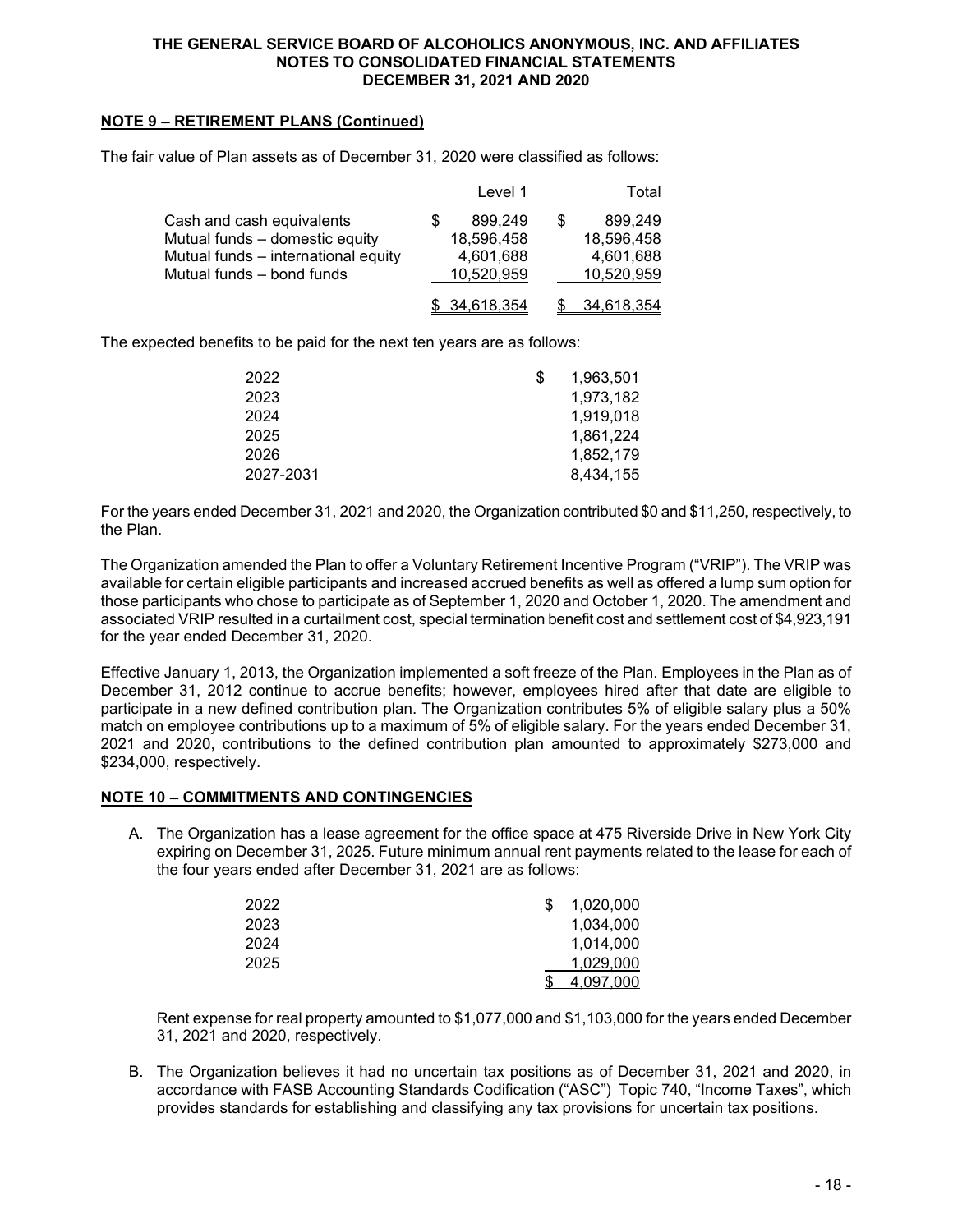## **NOTE 11 – INTERCOMPANY AND INTERFUND TRANSACTIONS**

As of December 31, 2021 and 2020, G.S.B. owed A.A.W.S. \$3,226,792 and \$4,682,311, respectively, for various organizational expenses.

The Reserve Fund of G.S.B. includes transfers from A.A.G.V. that represent amounts held for unfulfilled subscriptions. This balance amounted to \$1,443,500 as of both December 31, 2021 and 2020. The balance is reflected as an asset of A.A.G.V. and a liability of the Reserve Fund of G.S.B on the accompanying consolidated statements of financial position. In addition, as of December 31, 2021 and 2020, the Reserve Fund owes A.A.G.V. an additional \$14,000 and \$30,000, respectively.

Additionally, \$195,319 and \$23,083 was transferred from the General Fund and A.A.W.S. to the Postretirement Medical Fund for the years ended December 31, 2021 and 2020, respectively. Funds of \$814,236 and \$1,374,810 were transferred from the General Fund and A.A.W.S. to the Capital Projects Fund for the years ended December 31, 2021 and 2020, respectively.

# **NOTE 12 – SUBSEQUENT EVENTS**

Management has evaluated, for potential recognition and disclosure, events subsequent to the date of the consolidated statement of financial position through April 22, 2022, the date the consolidated financial statements were available to be issued.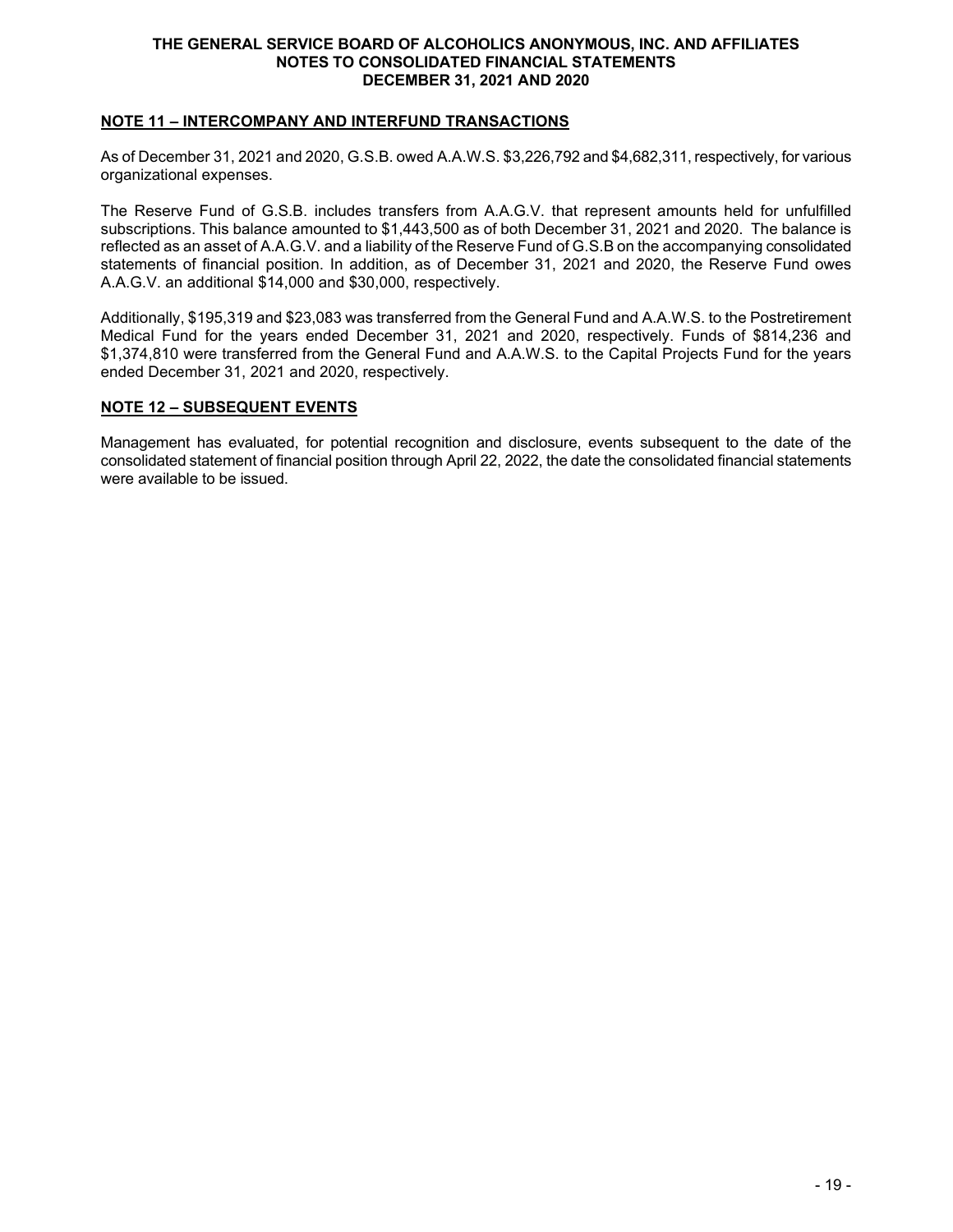# **THE GENERAL SERVICE BOARD OF ALCOHOLICS ANONYMOUS, INC. AND AFFILIATES SUPPLEMENTAL SCHEDULE OF GROUP SERVICES EXPENSES FOR THE YEAR ENDED DECEMBER 31, 2021 (With Comparative Totals for 2020)**

|                                               |    | <b>Staff</b><br><b>Assignment</b> | <b>Special</b><br><b>Needs</b> | <b>Box 459</b><br><b>Newsletter</b> | <b>Directories</b> |    | <b>French</b><br><b>Services</b> | <b>Spanish</b><br><b>Services</b> | <b>Records</b>         |     | <b>Contributions</b> |     | <b>Total 2021</b>  |
|-----------------------------------------------|----|-----------------------------------|--------------------------------|-------------------------------------|--------------------|----|----------------------------------|-----------------------------------|------------------------|-----|----------------------|-----|--------------------|
| <b>Salaries</b><br>Payroll taxes and benefits | \$ | 138,979<br>44,718                 | \$                             |                                     |                    | £. |                                  | \$                                | \$<br>82,636<br>24,524 | \$. | 137,771<br>39,668    | ß.  | 359,386<br>108,910 |
| <b>Total Personnel Costs</b>                  |    | 183,697                           |                                |                                     |                    |    |                                  |                                   | 107,160                |     | 177,439              |     | 468,296            |
| <b>Professional fees</b>                      |    | 2,580                             | 127                            | 21,653                              |                    |    |                                  | $\blacksquare$                    | 1,684                  |     | 48,662               |     | 74,706             |
| Printing                                      |    | 2,019                             | 76                             | 1.495                               |                    |    |                                  |                                   | 1,193                  |     | 57,791               |     | 62,574             |
| Data, automation & website                    |    | 3,667                             |                                |                                     |                    |    |                                  |                                   | 6,619                  |     | 10,831               |     | 21,117             |
| Facility & equipment                          |    | 28,779                            |                                |                                     |                    |    |                                  |                                   | 20,320                 |     | 54,982               |     | 104,081            |
| Travel, meals & accommodations                |    | 300                               |                                |                                     |                    |    |                                  |                                   | 171                    |     | 21                   |     | 492                |
| <b>TOTAL EXPENSES</b>                         |    | 221,042                           | 203                            | 23,148                              |                    |    |                                  |                                   | 137,147                |     | 349,726              |     | 731,266            |
| <b>COMPARATIVE TOTALS - 2020</b>              | S. | 824,407                           | 154,705                        | 52,893                              | 1,467              |    | 4,351                            | 10,428                            | 896,244                |     | 928,426              | \$. | 2,872,921          |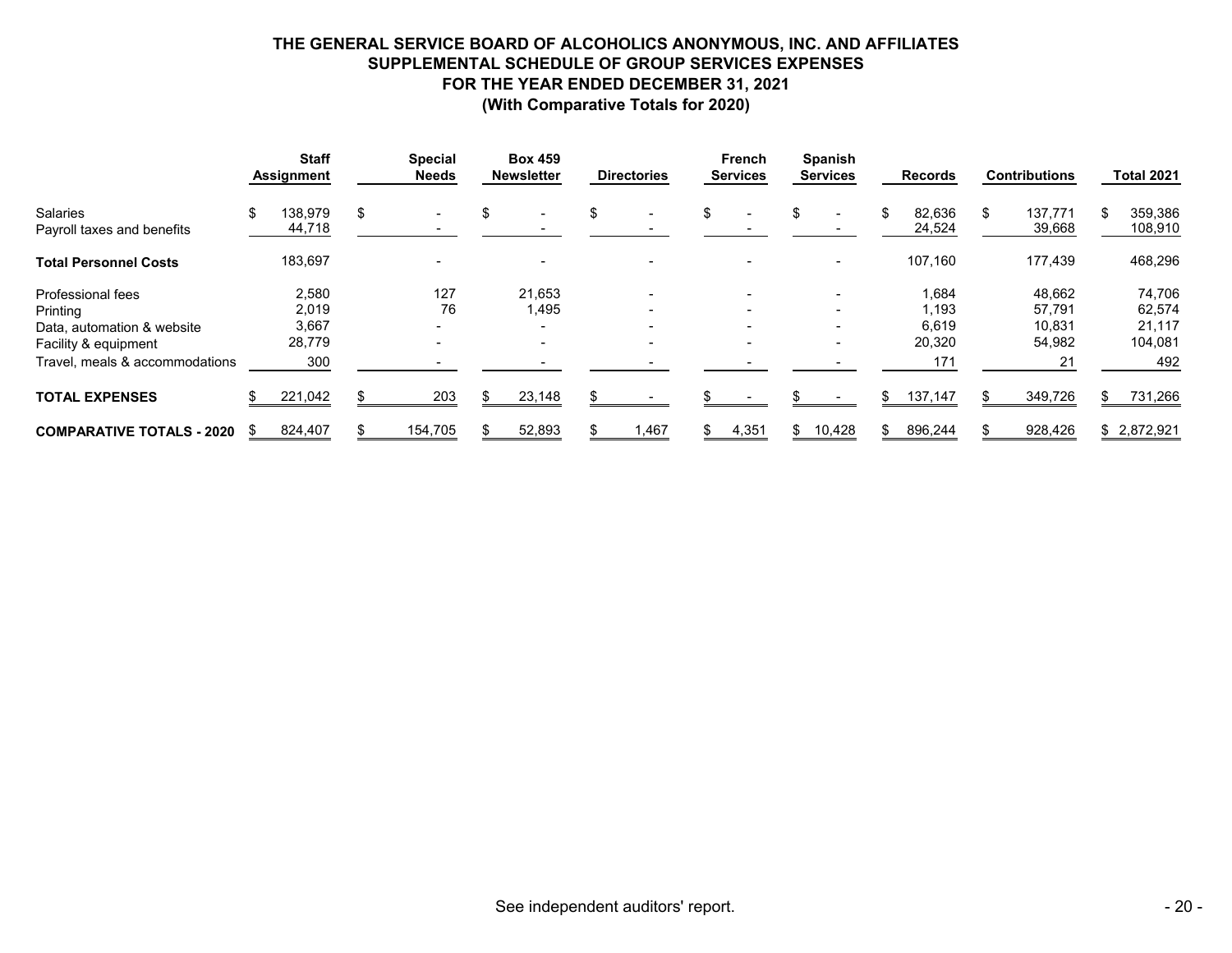#### **THE GENERAL SERVICE BOARD OF ALCOHOLICS ANONYMOUS, INC. AND AFFILIATES SUPPLEMENTAL SCHEDULES OF GROSS SALES FOR THE YEARS ENDED DECEMBER 31, 2021 AND 2020**

|                                                   | 2021                 | 2020                                |
|---------------------------------------------------|----------------------|-------------------------------------|
| NUMBER OF BOOKS SOLD                              |                      |                                     |
| Alcoholics Anonymous - hard cover                 | 392,603              | 302,309                             |
| Alcoholics Anonymous - pocket                     | 45,460               | 49,351                              |
| Alcoholics Anonymous - soft cover                 | 250,763              | 227,821                             |
| Alcoholics Anonymous - large print                | 49,143               | 49,879                              |
| Alcoholics Anonymous - large print abridged       | 22,032               | 17,177                              |
| Alcoholics Anonymous - 75th anniversary           | 6,733                | 3,215                               |
| 12 Steps and 12 Traditions - hard cover           | 134,946              | 92,072                              |
| 12 Steps and 12 Traditions - pocket               | 11,683               | 13,577                              |
| 12 Steps and 12 Traditions - soft cover           | 120,113              | 84,640                              |
| 12 Steps and 12 Traditions - soft pocket          | 2,223                | 1,539                               |
| 12 Steps and 12 Traditions - large print          | 33,542               | 22,771                              |
| A.A. Comes of Age                                 | 7,143                | 4,292                               |
| As Bill Sees It                                   | 32,550               | 34,998                              |
| Dr. Bob                                           | 3,101                | 3,801                               |
| Pass It On                                        | 3,716                | 2,281                               |
| Daily Reflections                                 | 108,701              | 78,377                              |
| Experience, Strength and Hope                     | 5,477                | 4,837                               |
| Came to Believe                                   | 22,409               | 16,283                              |
| Living Sober                                      | 83,321               | 70,881                              |
| Inmate to Inmate                                  | 4,188                | 6,385                               |
| E-Books                                           | 49,545               | 60,476                              |
| Our Great Responsibility                          | 4,006                | 5,635                               |
| A Visual History of Alcoholics Anonymous<br>Other | 18,656               | $\overline{\phantom{a}}$<br>828     |
|                                                   |                      |                                     |
|                                                   | 1,412,054            | 1,153,425                           |
| GROSS SALES                                       |                      |                                     |
| Alcoholics Anonymous - hard cover                 | \$<br>3,033,763      | \$<br>2,387,353                     |
| Alcoholics Anonymous - pocket                     | 173,346              | 208,607                             |
| Alcoholics Anonymous - soft cover                 | 1,851,530            | 1,693,542                           |
| Alcoholics Anonymous - large print                | 398,248              | 357,787                             |
| Alcoholics Anonymous - large print abridged       | 92,858               | 79,514                              |
| Alcoholics Anonymous - 75th anniversary           | 40,276               | 25,888                              |
| 12 Steps and 12 Traditions - hard cover           | 977,228              | 710,757                             |
| 12 Steps and 12 Traditions - pocket               | 60,278               | 77,365                              |
| 12 Steps and 12 Traditions - soft cover           | 808,751              | 602,296                             |
| 12 Steps and 12 Traditions - soft pocket          | 16,381               | 12,051                              |
| 12 Steps and 12 Traditions - large print          | 246,628              | 172,455                             |
| A.A. Comes of Age                                 | 57,802               | 37,256                              |
| As Bill Sees It                                   | 239,309              | 274,572                             |
| Dr. Bob                                           | 28,115               | 36,414                              |
| Pass It On                                        | 35,465               | 23,179                              |
| Daily Reflections                                 | 905,566              | 703,250                             |
| Experience, Strength and Hope                     | 25,349               | 24,232                              |
| Came to Believe                                   | 93,702               | 72,191                              |
| Living Sober                                      | 350,535              | 306,257                             |
| Inmate to Inmate                                  | 8,640                | 13,951                              |
| A.A. History Shelf                                |                      | 22,262                              |
| Pamphlets                                         | 184,720              | 146,286                             |
| Foreign Literature                                | 699,902              | 522,143                             |
| E-books                                           | 143,660              | 230,067                             |
| Our Great Responsibility                          | 34,501               | 52,064                              |
| A Visual History of Alcoholics Anonymous<br>Other | 183,306<br>1,420,744 | $\overline{\phantom{a}}$<br>306,540 |
|                                                   | 12,110,603<br>\$     | 9,098,279<br>\$                     |
|                                                   |                      |                                     |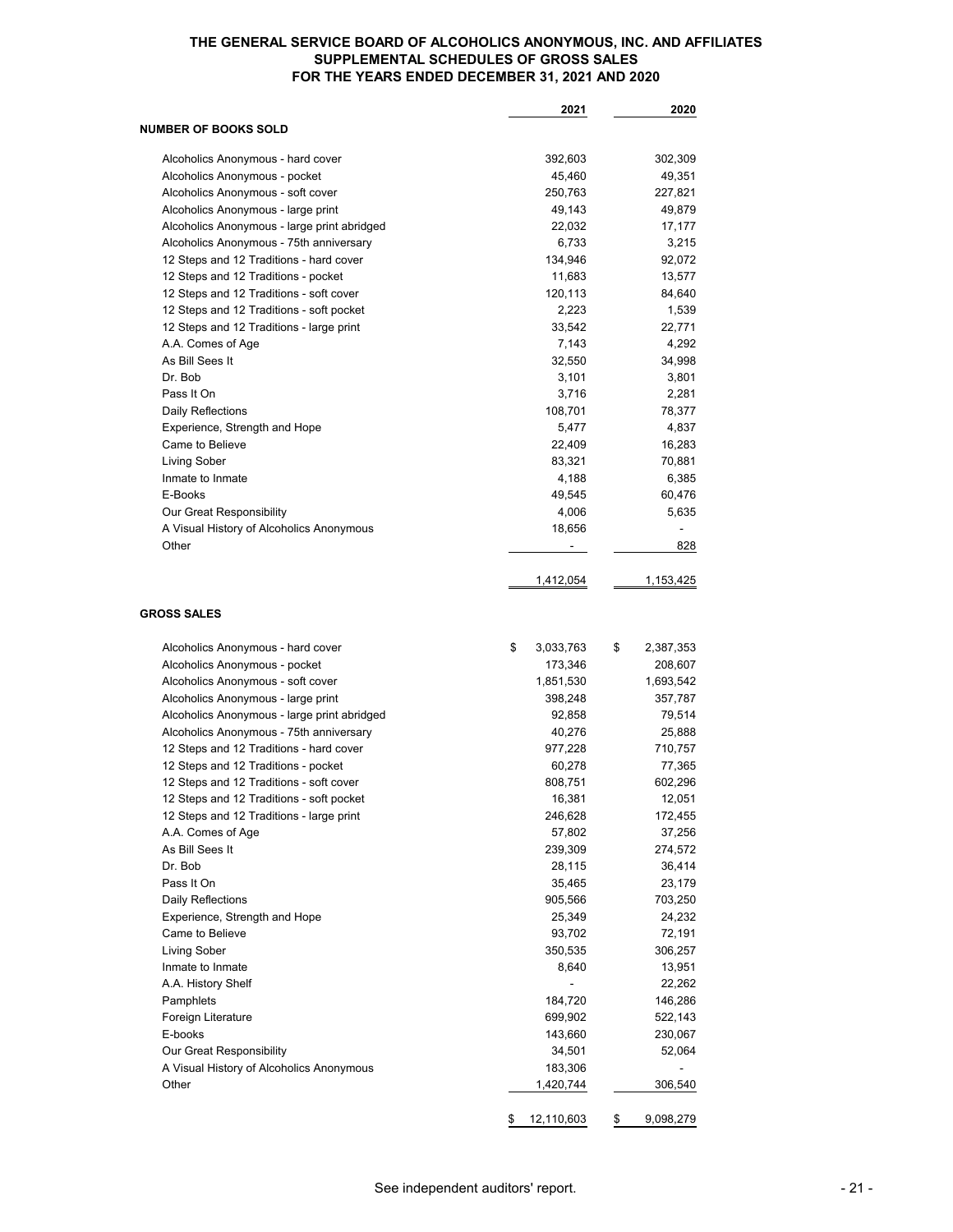# **THE GENERAL SERVICE BOARD OF ALCOHOLICS ANONYMOUS, INC. AND AFFILIATES SUPPLEMENTAL SCHEDULES OF ACTIVITIES - A.A. GRAPEVINE FOR THE YEARS ENDED DECEMBER 31, 2021 AND 2020**

|                                                    | 2021            | 2020            |  |  |
|----------------------------------------------------|-----------------|-----------------|--|--|
| <b>OPERATING REVENUE AND SUPPORT:</b>              |                 |                 |  |  |
| Magazine revenue - print                           | \$<br>1,655,624 | 1,758,468<br>\$ |  |  |
| Magazine revenue - online                          | 165,113         | 115,695         |  |  |
|                                                    | 1,820,737       | 1,874,163       |  |  |
| Less: cost of printing                             | (56, 112)       | (103, 694)      |  |  |
| Less: mailing - postage                            | (225, 625)      | (240, 795)      |  |  |
| Less: mailing - service                            | (447, 561)      | (298, 219)      |  |  |
| Gross profit on magazine                           | 1,091,439       | 1,231,455       |  |  |
| Other publishing income                            | 703,318         | 581,627         |  |  |
| Less: cost of goods and delivery                   | (292, 458)      | (227, 323)      |  |  |
| Gross profit on other publishing items             | 410,860         | 354,304         |  |  |
| Interest on Reserve Fund                           | 14,000          | 30,000          |  |  |
| Other income                                       | 180,011         |                 |  |  |
| TOTAL OPERATING REVENUE AND SUPPORT                | 1,696,310       | 1,615,759       |  |  |
| <b>OPERATING EXPENSES:</b>                         |                 |                 |  |  |
| <b>Editorial costs</b>                             | 910,455         | 869,809         |  |  |
| Circulation and business expenses                  | 814,404         | 960,611         |  |  |
| Other expenses                                     | 84,065          | 84,038          |  |  |
| <b>TOTAL OPERATING EXPENSES</b>                    | 1,808,924       | 1,914,458       |  |  |
| Net change from operations                         | (112, 614)      | (298, 699)      |  |  |
| La Viña operations                                 | (388, 646)      | (385, 771)      |  |  |
| Transfers from the General Service Board - La Viña | 388,646         | 385,771         |  |  |
| <b>CHANGE IN NET ASSETS</b>                        | (112, 614)      | (298, 699)      |  |  |
| Net Assets - Beginning of year                     | 568,869         | 867,568         |  |  |
| <b>NET ASSETS - END OF YEAR</b>                    | \$<br>456,255   | \$<br>568,869   |  |  |
| <b>PAID CIRCULATION - AVERAGE</b>                  | 65,053          | 68,571          |  |  |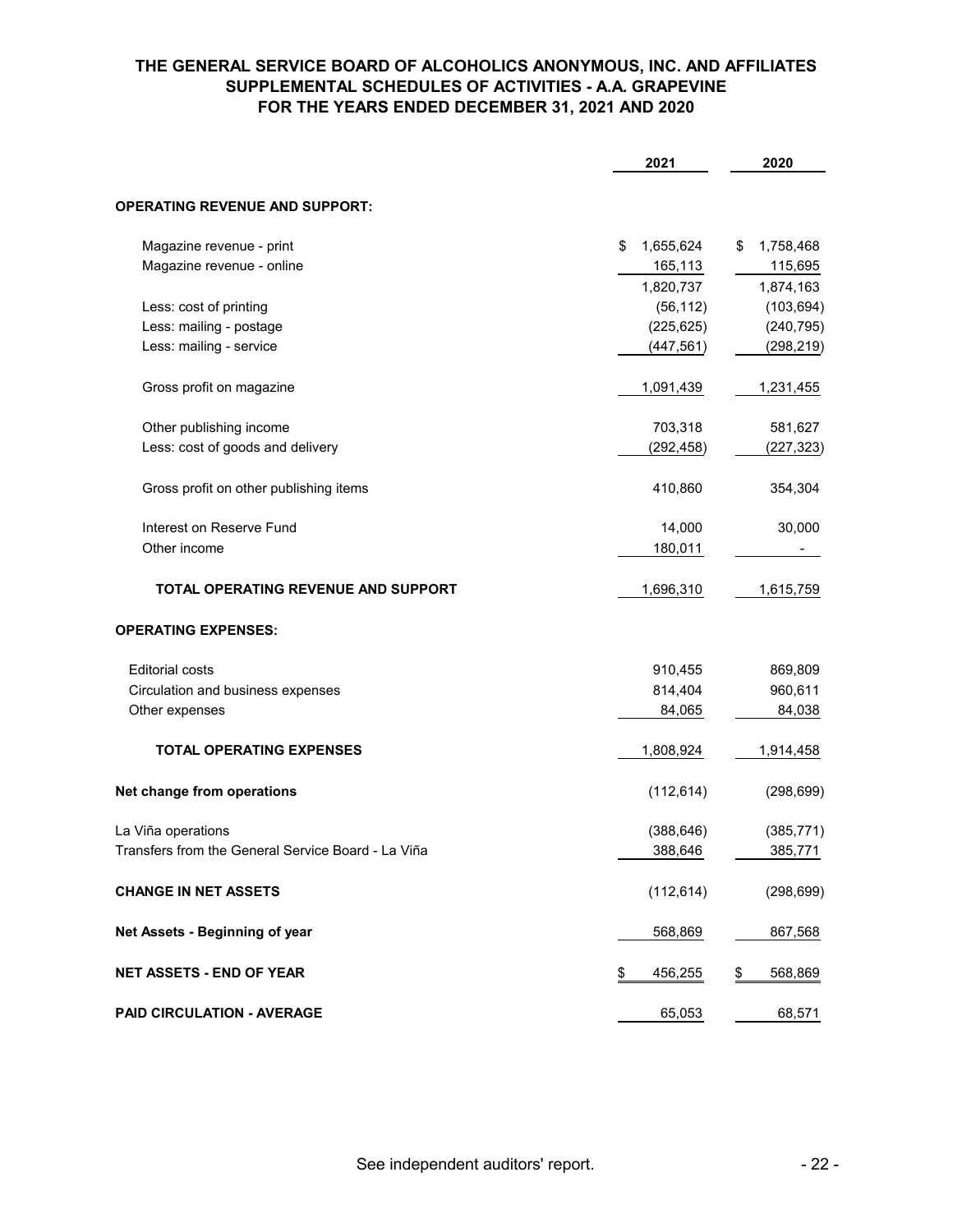#### **THE GENERAL SERVICE BOARD OF ALCOHOLICS ANONYMOUS, INC. AND AFFILIATES SUPPLEMENTAL GROSS PROFIT ANALYSIS - A.A. GRAPEVINE FOR THE YEARS ENDED DECEMBER 31, 2021 AND 2020**

|                                                                    | 2021             | 2020           |
|--------------------------------------------------------------------|------------------|----------------|
| OTHER PUBLISHING INCOME                                            |                  |                |
|                                                                    |                  |                |
| Spiritual Awakening Vol. I & II                                    | \$<br>22,314     | \$<br>22,639   |
| Grapevine Daily Quote Book                                         | 35,284           | 39,257         |
| Our Twelve Traditions                                              | 11,113           | 10,422         |
| <b>Beginners' Book</b>                                             | 12,435           | 13,896         |
| Best of Bill                                                       | 26,203           | 21,089         |
| No Matter What                                                     | 10,489           | 19,030         |
| A Rabbit Walks Into A Bar                                          | 8,725            | 6,838          |
| Language of the Heart                                              | 83,690           | 79,352         |
| Language of the Heart - Spanish                                    | 13,626           | 17,962         |
| Step by Step                                                       | 8,420            | 7,550          |
| Emotional Sobriety Vol. I & II                                     | 97,482           | 67,475         |
| Young & Sober                                                      | 4,732            | 6,124          |
| Into Action                                                        | 5,794            | 5,688          |
| Happy, Joyous & Free                                               | 17,899           | 8,343          |
| One on One                                                         | 8,799            | 9,790          |
| Voices of Women in AA                                              | 38,004           | 34,498         |
| Forming True Partnerships                                          | 6,747            | 7,533          |
| <b>Compact Discs</b>                                               | 9,706            | 12,372         |
| <b>Calendars and Pocket Planners</b>                               | 34,132           | 30,277         |
| <b>Making Amends</b>                                               |                  |                |
|                                                                    | 8,360            | 8,537          |
| Sober & Out                                                        | 4,818            | 4,515          |
| A.A. in the Military<br>Frente a Frente                            | 2,859            | 5,160          |
| One Big Tent                                                       | 11,049<br>10,866 | 9,659          |
|                                                                    |                  | 12,889         |
| Take me to your Leader                                             | 14,772           | 16,062         |
| The Best of the Grapevine: Volumes 1, 2 & 3                        | 14,916           | 34,399         |
| La Sobriete Emotive                                                | 4,981            | 4,480          |
| Bajo El Mismo Techo                                                | 12,715           | 10,525         |
| Prayer and Meditation                                              | 65,481           |                |
| Women in AA                                                        | 21,038           | $\overline{a}$ |
| Free on the Inside                                                 | 37,535           |                |
| Other items                                                        | 38,334           | 55,266         |
| TOTAL OTHER PUBLISHING INCOME                                      | 703,318          | 581,627        |
|                                                                    |                  |                |
| <b>COST OF GOODS AND DELIVERY</b>                                  |                  |                |
|                                                                    |                  |                |
| Spiritual Awakening Vol. I & II                                    | 2,620            | 3,540          |
| Grapevine Daily Quote Book                                         | 7,329            | 5,505          |
| Our Twelve Traditions                                              | 1,455            | 1,248          |
| Beginners' Book                                                    | 1,324            | 2,511          |
| Best of Bill                                                       | 5,761            | 4,227          |
| No Matter What                                                     | 1,240            | 2,663          |
| A Rabbit Walks Into A Bar                                          | 1,164            | 1,057          |
| Language of the Heart                                              | 14,022           | 18,957         |
| Language of the Heart - Spanish                                    | 2,736            | 3,494          |
| Step by Step                                                       | 1,207            | 1,553          |
|                                                                    | 7,747            |                |
| Emotional Sobriety Vol. I & II                                     | 648              | 5,655          |
| Young & Sober<br>Into Action                                       |                  | 1,030          |
|                                                                    | 1,103<br>3,414   | 2,152          |
| Happy, Joyous & Free<br>One on One                                 | 1,113            | 2,192          |
| Sober & Out                                                        | 401              | 1,639<br>3,466 |
| Forming True Partnerships                                          | 1,055            | 2,891          |
|                                                                    |                  |                |
| <b>Making Amends</b><br>Voices of Women in AA                      | 2,078<br>4,457   | 1,821<br>4,871 |
| A.A. in the Military                                               | 700              | 903            |
|                                                                    | 4,742            | 2,673          |
| Frente a Frente<br>One Big Tent                                    | 1,669            | 988            |
| Take Me to Your Sponsor                                            |                  | 4,176          |
|                                                                    | 4,703<br>1,953   |                |
| The Best of the Grapevine: Volumes 1, 2 & 3<br>La Sobriete Emotive |                  | 3,049          |
|                                                                    | 1,348<br>3,996   | 786            |
| Bajo El Mismo Techo                                                |                  | 1,200          |
| Prayer and Meditation                                              | 9,746            | ٠              |
| Women in AA<br>Free on the Inside                                  | 3,855            |                |
|                                                                    | 5,476            |                |
| <b>Compact Discs</b>                                               | 2,123            | 3,155          |
| Calendars and Pocket Planners                                      | 8,402            | 6,779          |
| E-Books                                                            | 4,874            | 10,251         |
| Other items<br>Mailing - service                                   | 41,722           | 17,044         |
|                                                                    | 136,275          | 105,847        |
| TOTAL COST OF GOODS AND DELIVERY                                   | 292,458          | 227,323        |
| <b>GROSS PROFIT ON OTHER PUBLISHING ITEMS</b>                      | \$<br>410,860    | \$<br>354,304  |
|                                                                    |                  |                |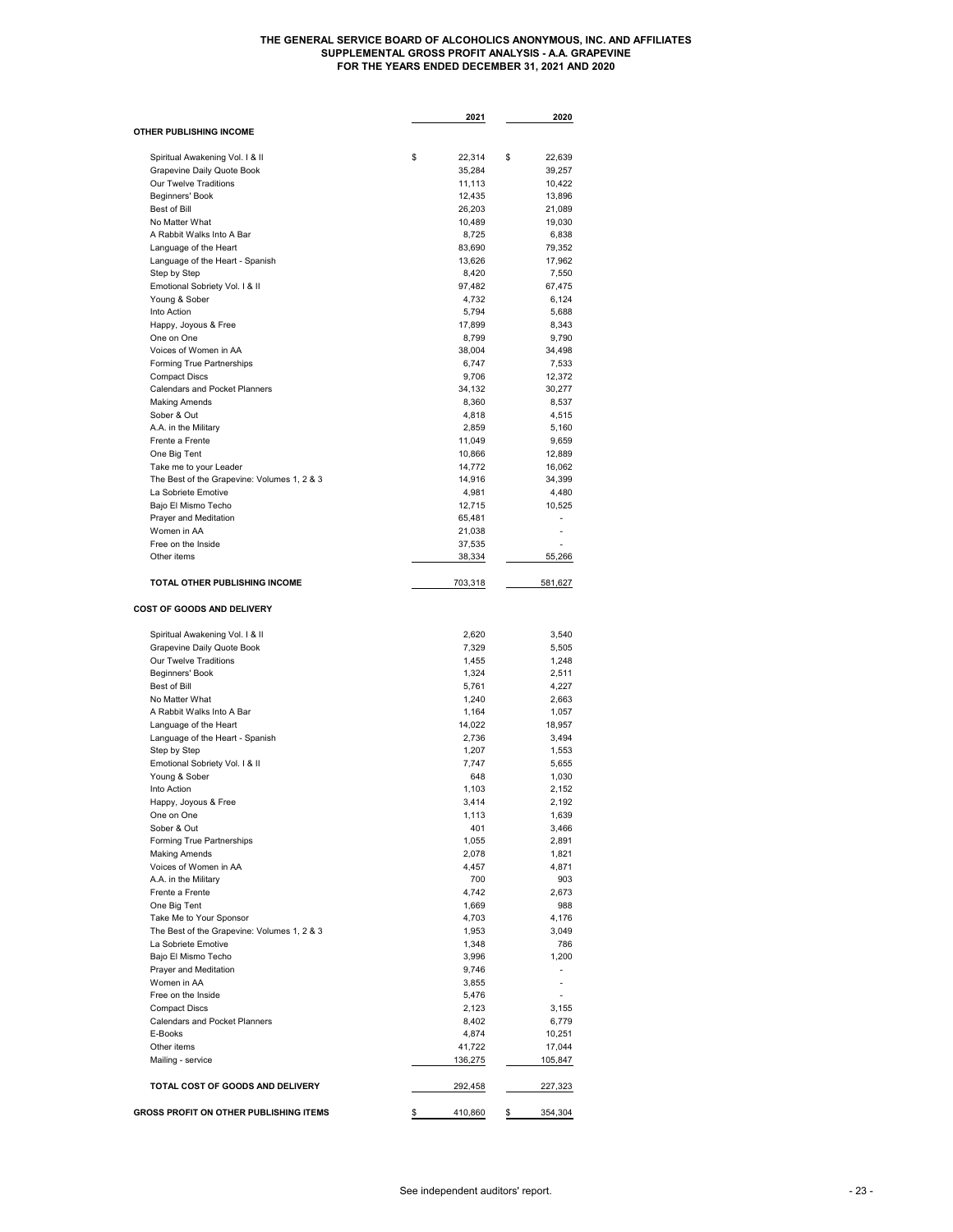# **THE GENERAL SERVICE BOARD OF ALCOHOLICS ANONYMOUS, INC. AND AFFILIATES SUPPLEMENTAL TOTAL COSTS AND EXPENSES - A.A. GRAPEVINE FOR THE YEARS ENDED DECEMBER 31, 2021 AND 2020**

|                                                | 2021            | 2020            |
|------------------------------------------------|-----------------|-----------------|
| EDITORIAL COSTS                                |                 |                 |
| Salaries, including temporary help             | \$<br>469,858   | \$<br>486,925   |
| Payroll taxes and benefits                     | 101,914         | 107,089         |
| Insurance                                      | 17,538          | 11,429          |
| Occupancy                                      | 23,297          | 21,584          |
| Office supplies and expenses                   | 24,318          | 26,650          |
| Professional fees                              | 173,935         | 93,996          |
| Meetings and conference                        | 3,906           |                 |
| Website                                        | 95,689          | 122,136         |
| <b>TOTAL EDITORIAL COSTS</b>                   | 910,455         | 869,809         |
| <b>CIRCULATION AND BUSINESS EXPENSES</b>       |                 |                 |
| Salaries, including temporary help             | 277,624         | 356,447         |
| Payroll taxes and benefits                     | 100,971         | 126,425         |
| Severance pay                                  |                 | 42,886          |
| Occupancy                                      | 39,795          | 40,069          |
| Insurance                                      | 16,363          | 10,007          |
| Professional fees                              | 129,588         | 86,170          |
| Office supplies and expenses                   | 24,013          | 31,861          |
| Selling expense - regular                      | 52,105          | 119,885         |
| Selling expense - GVR program                  | 12,420          |                 |
| Postage                                        | 52,105          |                 |
| Subscriber services                            | 53,684          | 57,452          |
| <b>Fulfillment services</b>                    | 55,736          | 89,409          |
| <b>TOTAL CIRCULATION AND BUSINESS EXPENSES</b> | 814,404         | 960,611         |
| <b>OTHER EXPENSES</b>                          |                 |                 |
| Insurance                                      |                 | 2,934           |
| Depreciation                                   | 49,959          | 58,838          |
| Office supplies and expenses                   | 6,585           | 8,310           |
| Meetings and conferences                       |                 | 3,646           |
| Loss on exchange rates                         |                 | 7,035           |
| Miscellaneous expense                          | 21,921          | 1,245           |
| Bad debt                                       | 5,600           | 2,030           |
| <b>TOTAL OTHER EXPENSES</b>                    | 84,065          | 84,038          |
| TOTAL COSTS AND EXPENSES                       | \$<br>1,808,924 | \$<br>1,914,458 |